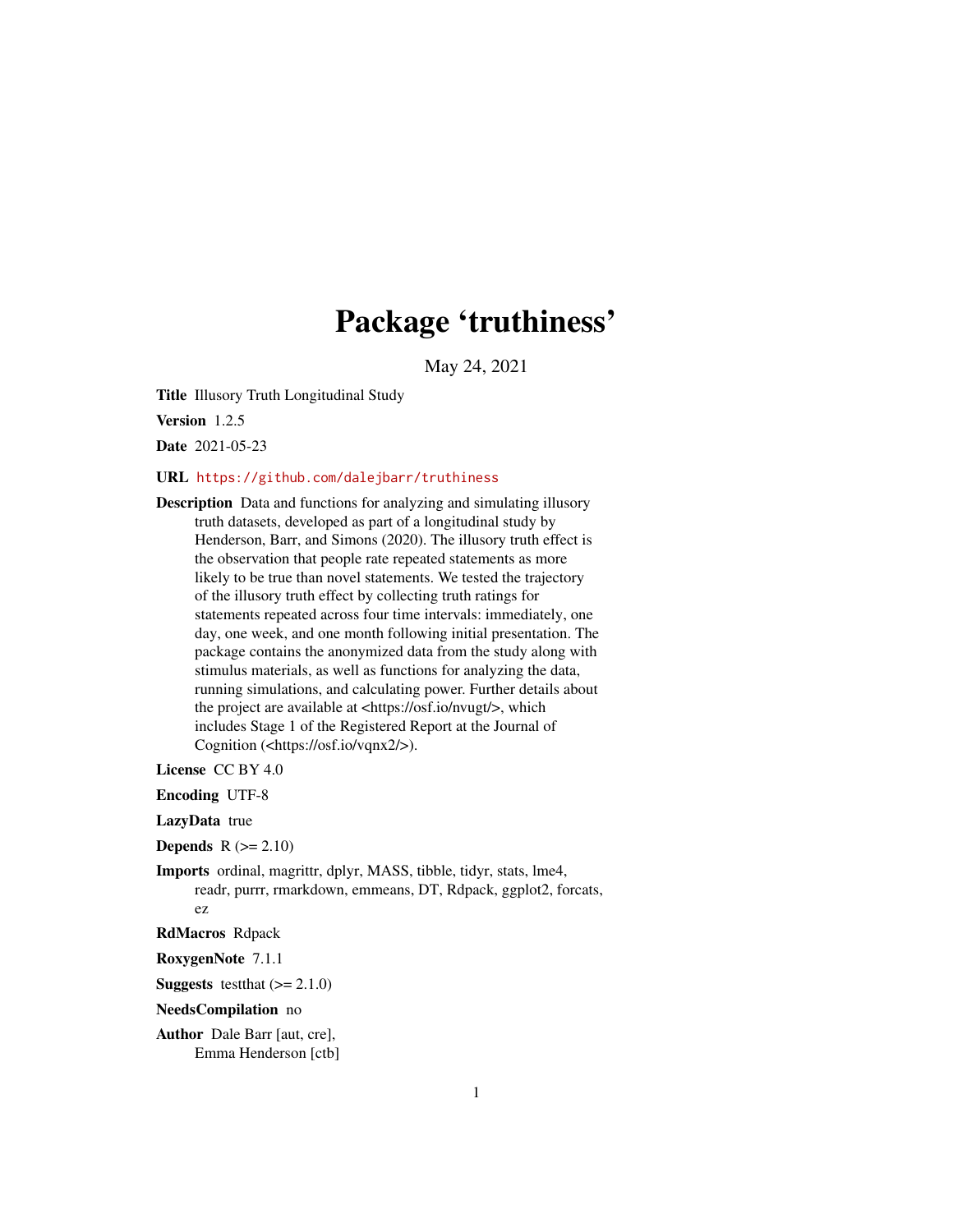Maintainer Dale Barr <dalejbarr@protonmail.com>

Repository CRAN

Date/Publication 2021-05-24 08:00:03 UTC

# R topics documented:

| 3              |
|----------------|
| $\overline{4}$ |
| $\overline{4}$ |
| 5              |
| 5              |
| 6              |
| 6              |
| $\overline{7}$ |
| 8              |
| 9              |
| 11             |
| 11             |
| 13             |
| 14             |
| 15             |
| 16             |
| 16             |
| 17             |
| 18             |
| 19             |
| 22             |
| 23             |
| 25             |
| 26             |
| 26             |
| 28             |
| 28             |
| 30             |
| 32             |
| 33             |
|                |

### **Index**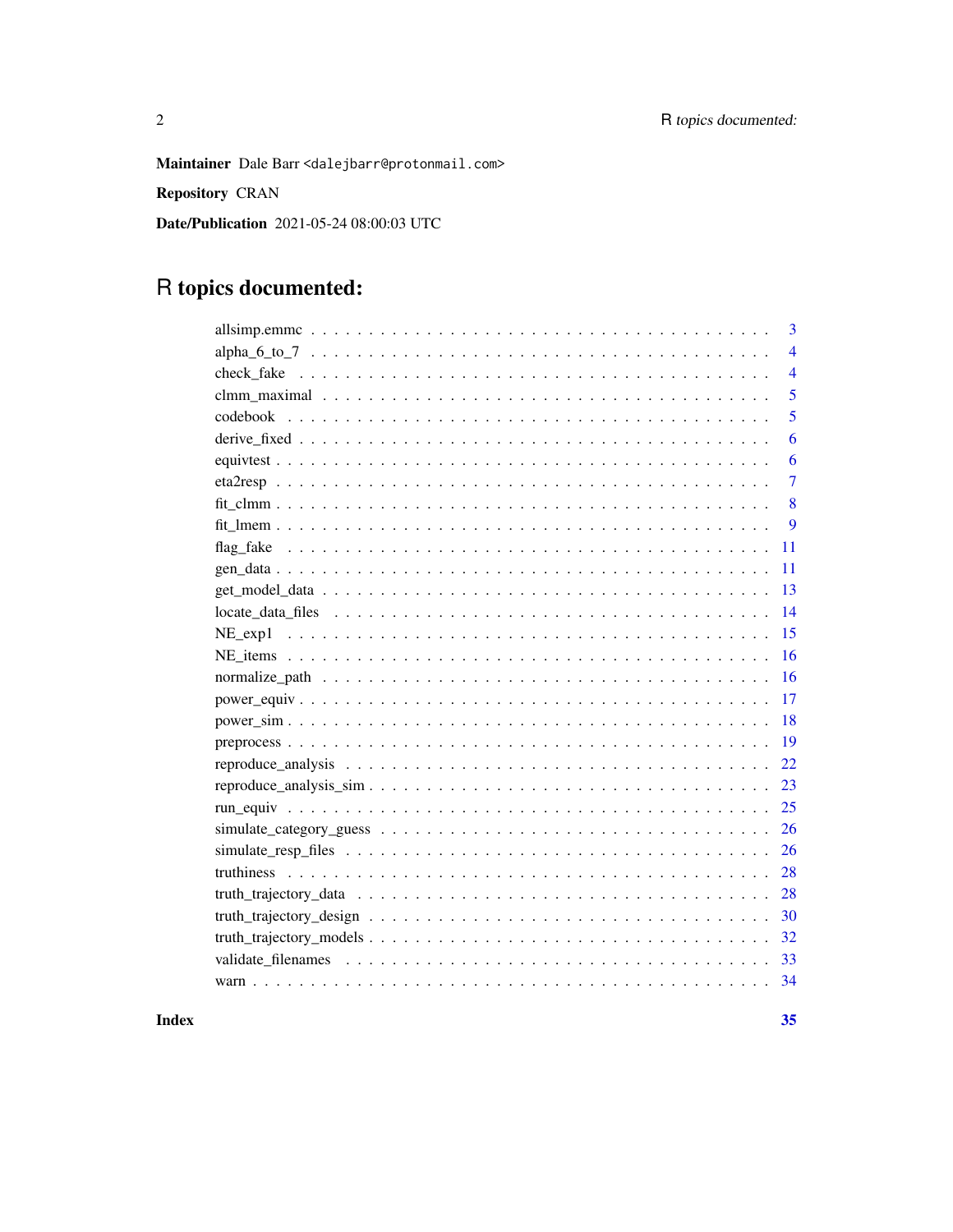<span id="page-2-0"></span>

Create a contrast matrix for equivalence test of a 2x4 interaction.

### Usage

```
allsimp.emmc(levels, ...)
```
### Arguments

| levels   | Interaction levels (should be of length 8).  |
|----------|----------------------------------------------|
| $\cdots$ | Any other arguments (NB: currently ignored). |

### Details

Runs all six ways of comparing the simple effects of the two-level factor. For use with the emmeans package.

#### Value

A data frame to be passed to the specs argument of [emmeans](#page-0-0), each column of which represents predictor codings that contrast the illusory truth effect across two intervals.

### Examples

```
library(ordinal)
library(emmeans)
## create data frame with predictor codings
moddata <- get_model_data()
## use 'allsimp' with emmeans for equivalence test
mod_emm <- emmeans(truth_trajectory_models[["ix2"]],
                   allsimp \sim Rep \star Int, data = moddata)
```
mod\_emm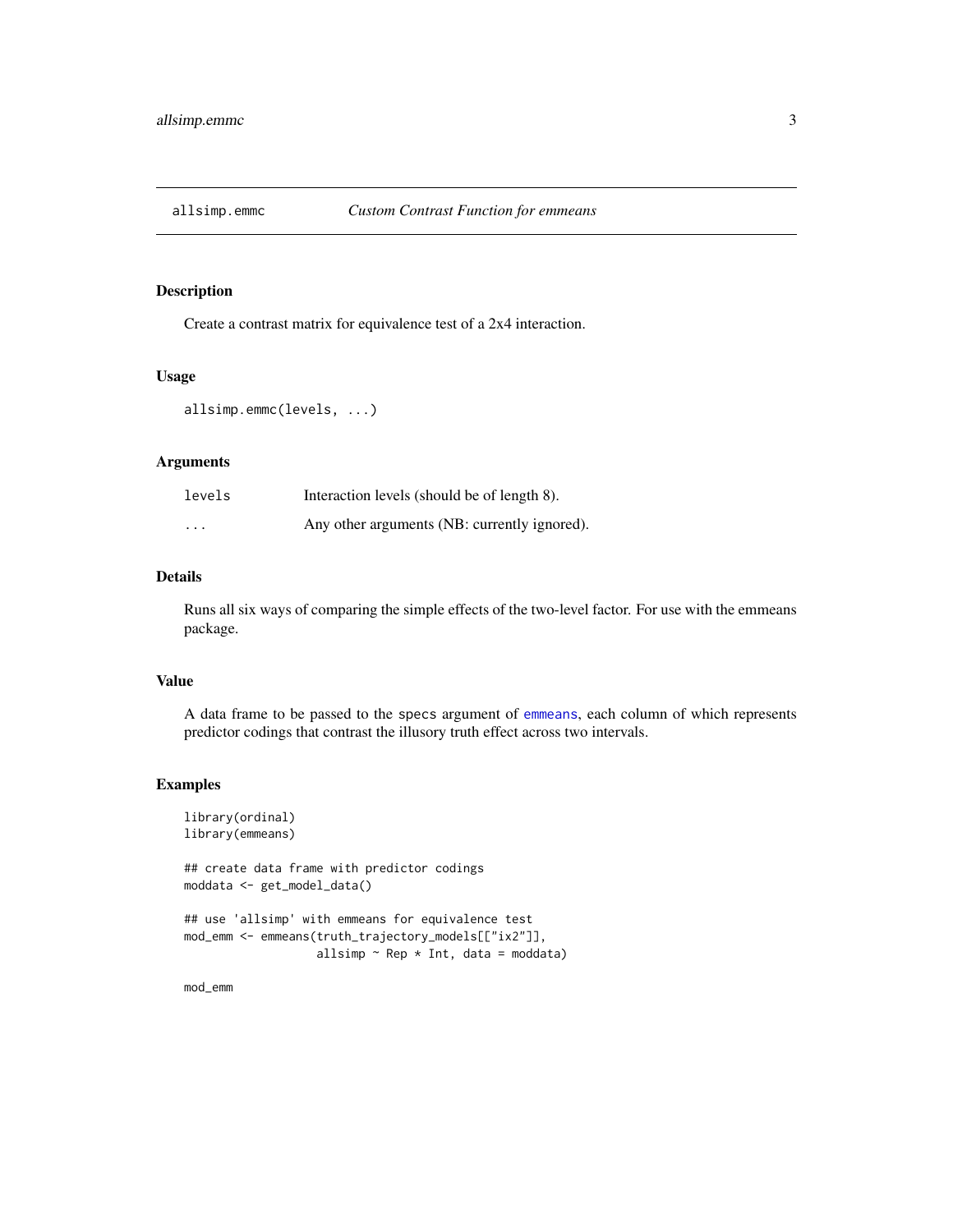<span id="page-3-0"></span>

Convert Threshold Values from Six to Seven Point Scale

### Usage

```
alpha_6_to_7(thresh = truthiness::clmm_maximal$alpha)
```
#### Arguments

thresh Log-odds thresholds from a cumulative logit model fit. Should be a five-element vector.

### Details

The basic algorithm is to copy the top and bottom thresholds and then to shrink the spaces between the thresholds on the six-point scale to 80% of their size. The left over space is allocated to the middle category on the seven-point scale.

### Value

A six-element vector representing the thresholds on a seven-point scale.

#### Examples

```
clmm_maximal$alpha # original thresholds
alpha_6_to_7(clmm_maximal$alpha)
```
check\_fake *Is Data Flagged As Simulated?*

#### Description

Check whether the data in the subdirectory is flagged as simulated.

### Usage

check\_fake(path)

#### Arguments

path Name of the subdirectory.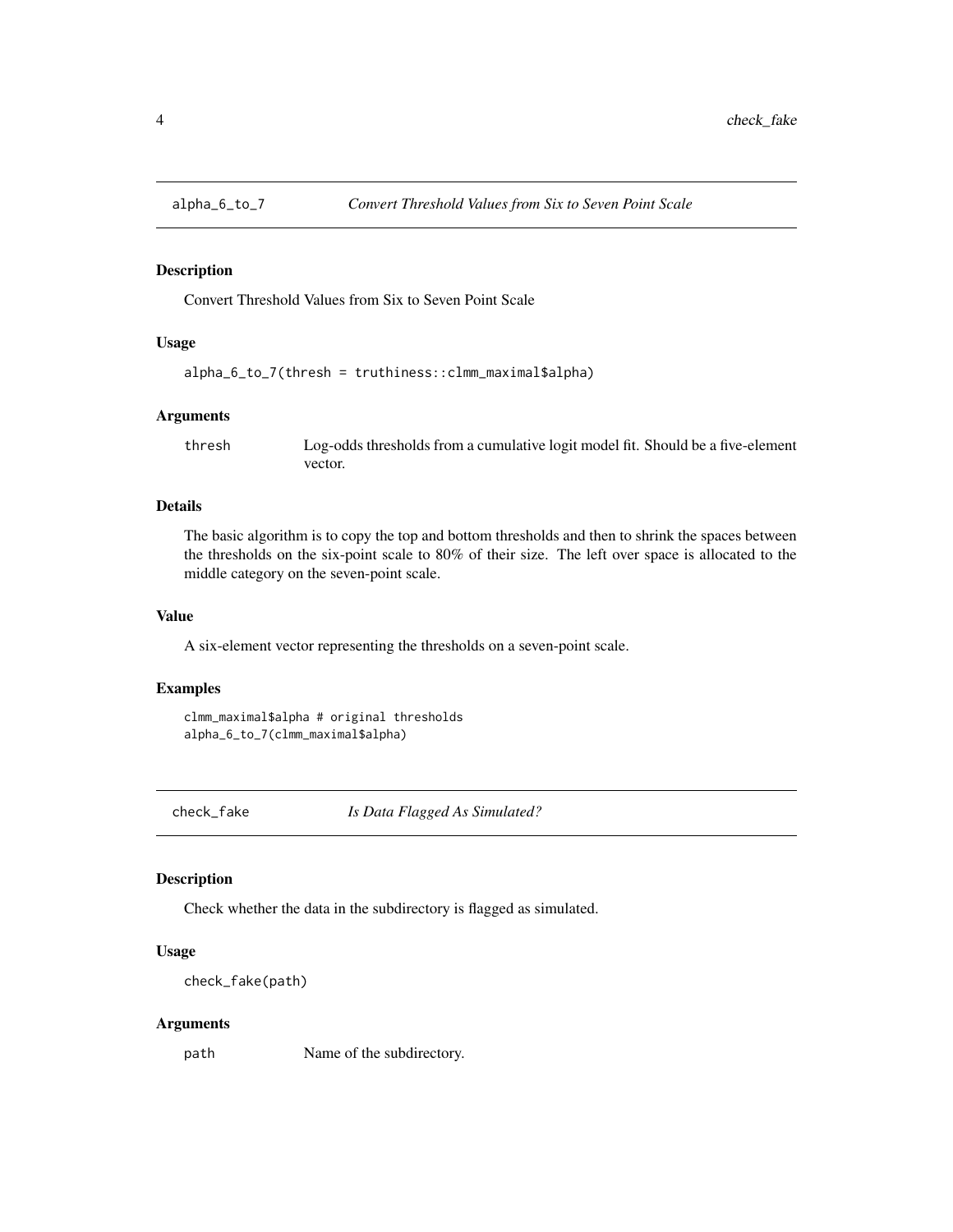### <span id="page-4-0"></span>Value

TRUE if the data in the subdirectory is tagged as simulated, FALSE otherwise.

<span id="page-4-1"></span>

| clmm maximal | Fitted Cumulative Link Mixed Model for Nadarevic and Erdfelder |  |  |
|--------------|----------------------------------------------------------------|--|--|
|              | Data                                                           |  |  |

### Description

Fitted Cumulative Link Mixed Model for Nadarevic and Erdfelder Data

### Usage

clmm\_maximal

### Format

An object of class "clmm", resulting from a call to the [clmm](#page-0-0) function.

### Details

The object is the result of the function call

ordinal::clmm(trating  $\sim$  R  $\star$  D + (R  $\star$  D | subj\_id) + (R  $\star$  D | item\_id), NE\_exp1).

The fitted model is stored as an independent object in the package because the fitting process is too slow to allow it to be re-created whenever it is needed.

### See Also

[NE\\_exp1](#page-14-1)

<span id="page-4-2"></span>codebook *Compile and Display Codebook and Materials*

#### Description

Compile and display the codebook for anonymized data and stimulus materials.

#### Usage

codebook(show\_stim = TRUE, browse = TRUE)

### Arguments

| show stim | Whether to include the stimulus materials.                                     |
|-----------|--------------------------------------------------------------------------------|
| browse    | Whether to open the codebook in a browser. Otherwise, it just prints the file- |
|           | name.                                                                          |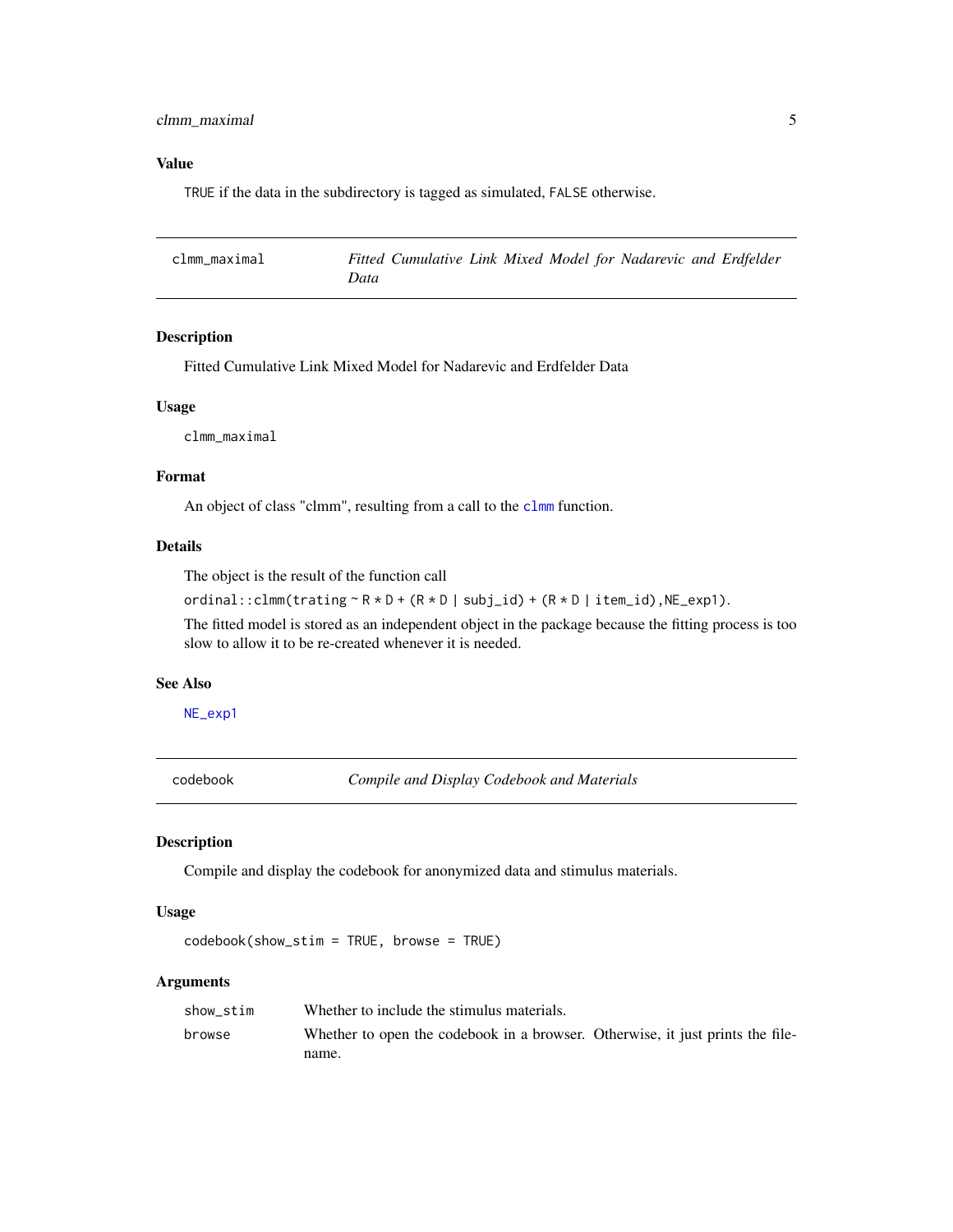### <span id="page-5-0"></span>Value

Path to the codebook file.

derive\_fixed *Derive Fixed-Effects Parameters from Phase-by-Phase Effects*

#### Description

Derive Fixed-Effects Parameters from Phase-by-Phase Effects

#### Usage

```
derive_fixed(phase_eff)
```
### Arguments

| phase eff | A four-element vector specifying the illusory truth effect at each of the four |
|-----------|--------------------------------------------------------------------------------|
|           | testing phases (in log odds units).                                            |

### Value

Vector with eight elements containing the fixed effects coefficients for deviation-coded predictors.

| equivtest | Run Equivalence Tests on Existing CLMM Object |  |
|-----------|-----------------------------------------------|--|
|           |                                               |  |

### Description

Run Equivalence Tests on Existing CLMM Object

### Usage

```
equivtest(mod, .data, main_effect = FALSE, delta = 0.14)
```
### Arguments

| mod         | Fitted model object, result of call to clmm.                                   |
|-------------|--------------------------------------------------------------------------------|
| .data       | Data frame containing source data.                                             |
| main effect | Whether to perform the test for the main effect (TRUE) or interaction (FALSE). |
| delta       | Delta (SESOI) for the equivalence test, in raw log odds units.                 |

### Value

A vector with p-values from the equivalence test(s); elements named simple test simple effects, while elements named equiv contain the corresponding equivalence test results.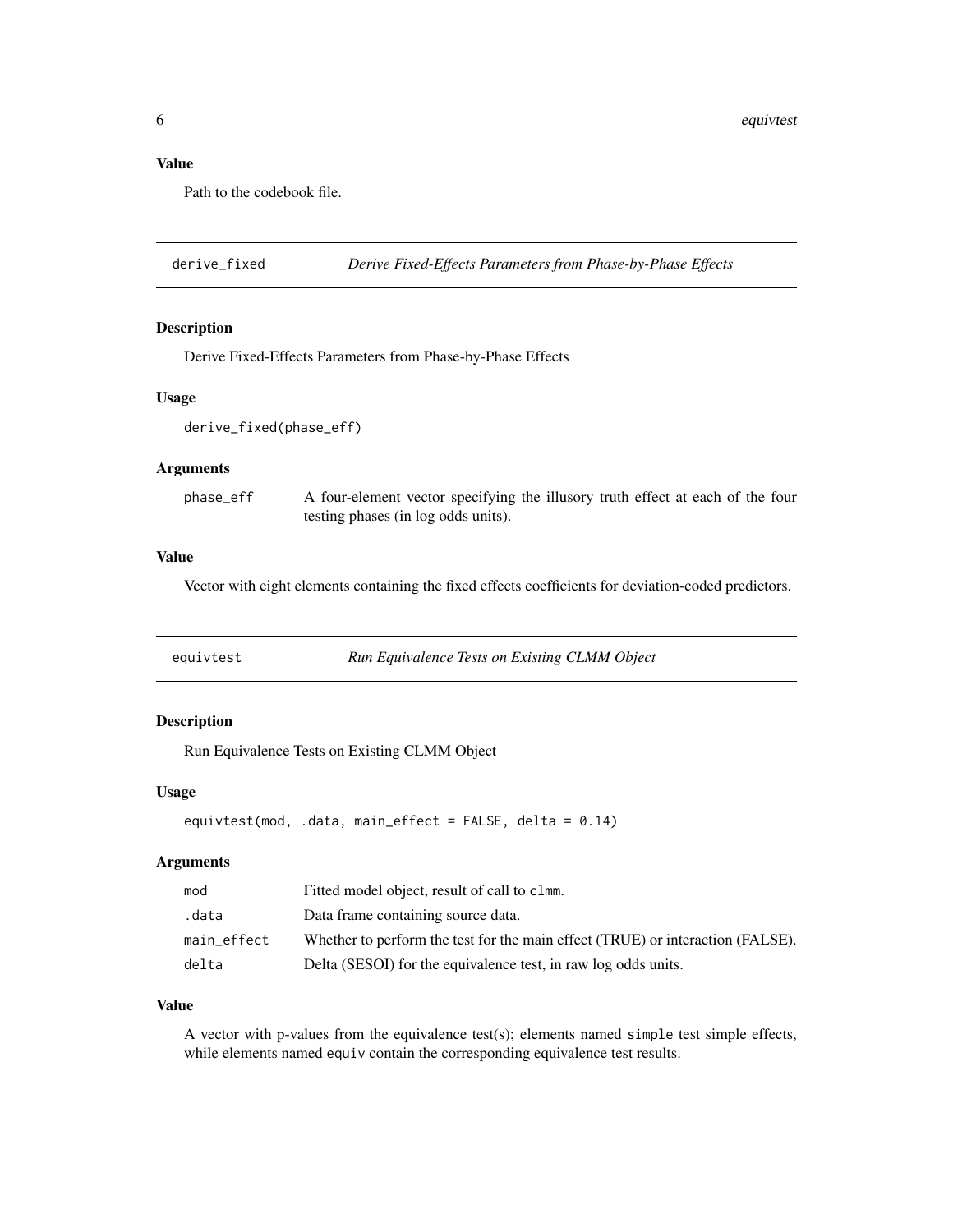#### <span id="page-6-0"></span>eta2resp 7 and 2008 and 2008 and 2008 and 2008 and 2008 and 2008 and 2008 and 2008 and 2008 and 2008 and 2008

### Examples

```
moddata <- get_model_data()
```

```
equivtest(truth_trajectory_models[["main2"]], moddata,
         main_effect = TRUE)
```
eta2resp *Simulate Ordinal Response Choices from Log Odds*

### Description

Simulate Ordinal Response Choices from Log Odds

### Usage

```
eta2resp(eta, thresh)
```
### Arguments

| eta    | Predicted response tendency or tendencies on log odds scale. |
|--------|--------------------------------------------------------------|
| thresh | Cut-points (thresholds).                                     |

### Value

A vector of the same length as eta with simulated integer response values, one for each eta value.

### Examples

```
# N=10 with eta = 0 and 6 point scale from N&E
eta2resp(rep(0, 10), clmm_maximal$alpha)
# N=10 with eta = 0 and 7 point scale
eta2resp(rep(0, 10), alpha_6_to_7(clmm_maximal$alpha))
# N=10 with eta = 4 and 6 point scale from N&E
eta2resp(rep(4, 10), clmm_maximal$alpha)
# N=10 with eta = 4 and 7 point scale
eta2resp(rep(4, 10), alpha_6_to_7(clmm_maximal$alpha))
```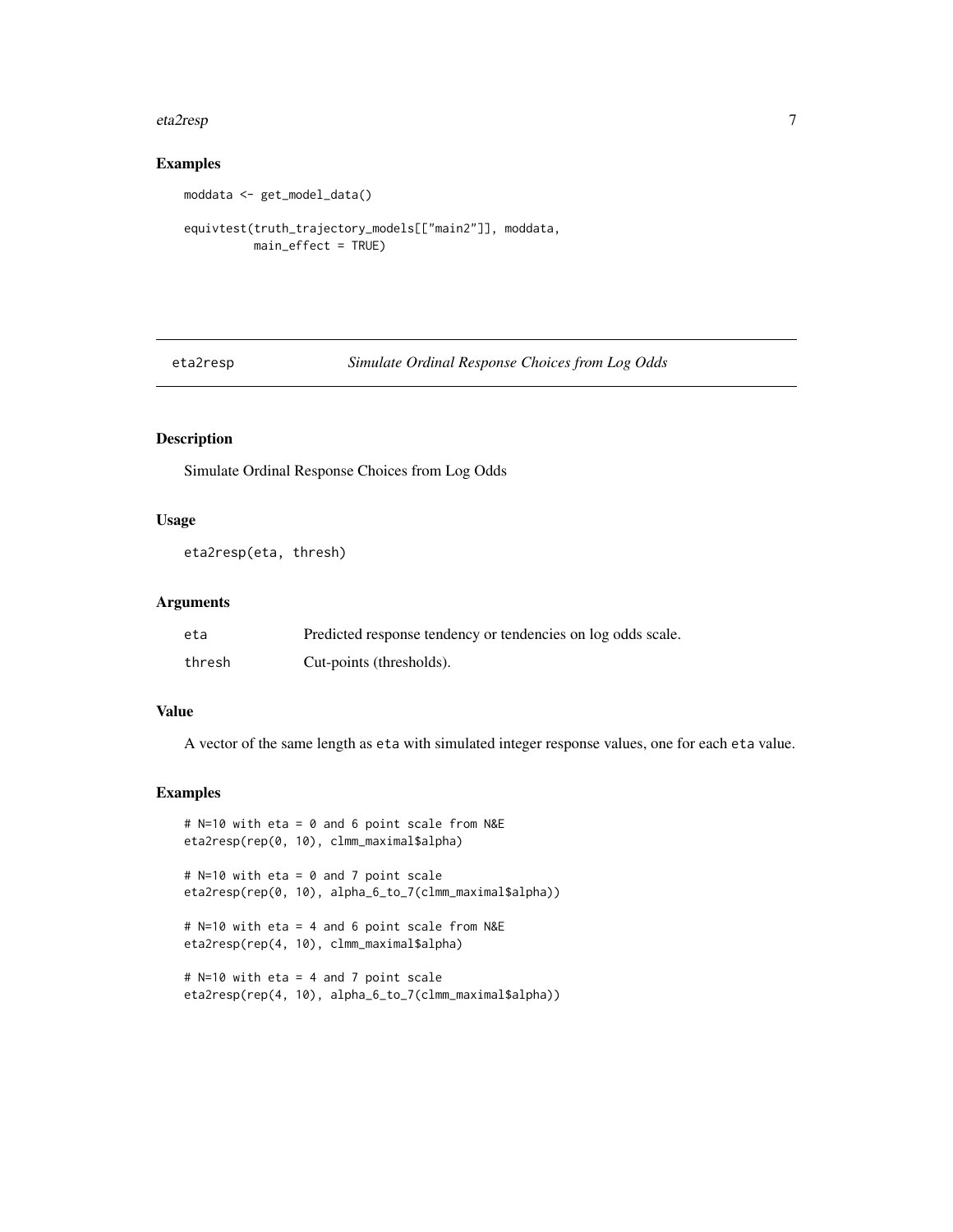<span id="page-7-1"></span><span id="page-7-0"></span>

Fit Cumulative Link Mixed-Effects Model to Simulated Ratings

### Usage

```
fit_clmm(.data, main_effect = FALSE)
```
### Arguments

| .data       | Data frame, with the format as resulting from a call to gen_data.                  |
|-------------|------------------------------------------------------------------------------------|
| main effect | Whether to test the main effect of repetition (TRUE) or the repetition-by-interval |
|             | interaction (FALSE; the default).                                                  |

#### Details

Fits a cumulative link mixed-effects model to the data and tests the specified effect (interaction or main effect) using a likelihood-ratio test using ordinal::clmm(). The function's main purpose is to be used in power simulation.

If the interaction is to be tested, the following two models are compared:

trating  $R * (I1 + I2 + I3) + (1 + R:I1 + R:I2 + R:I3 | subj_id) + (1 + R:I1 + R:I2 + R:I3 | )$ stim\_id)

trating  $R + I1 + I2 + I3 + (1 + R:I1 + R:I2 + R:I3$  | subj\_id) +  $(1 + R:I1 + R:I2 + R:I3$  | stim\_id).

If the main effect is to be tested, then the following two models are compared.

 $\text{training } \sim R * (I1 + I2 + I3) + (1 + R | \text{subj_id}) + (1 + R | \text{stim_id})$ 

 $\text{training} \sim 11 + 12 + 13 + R: I1 + R: I2 + R: I3) + (1 + R | \text{subj_id}) + (1 + R | \text{stim_id}).$ 

### Value

A vector, with the following elements.

- R Fixed-effects estimate of the main effect of repetition.
- I1 Fixed-effects estimate of the main effect of interval (1).
- I2 Fixed-effects estimate of the main effect of interval (2).
- I3 Fixed-effects estimate of the main effect of interval (3).
- R:I1 Fixed-effects estimate of the interaction (1).
- R:I2 Fixed-effects estimate of the interaction (2).
- R:I3 Fixed-effects estimate of the interaction (3).
- dev1 Deviance for the model including the effect(s) of interest.

dev2 Deviance for the model excluding the effect(s) of interest.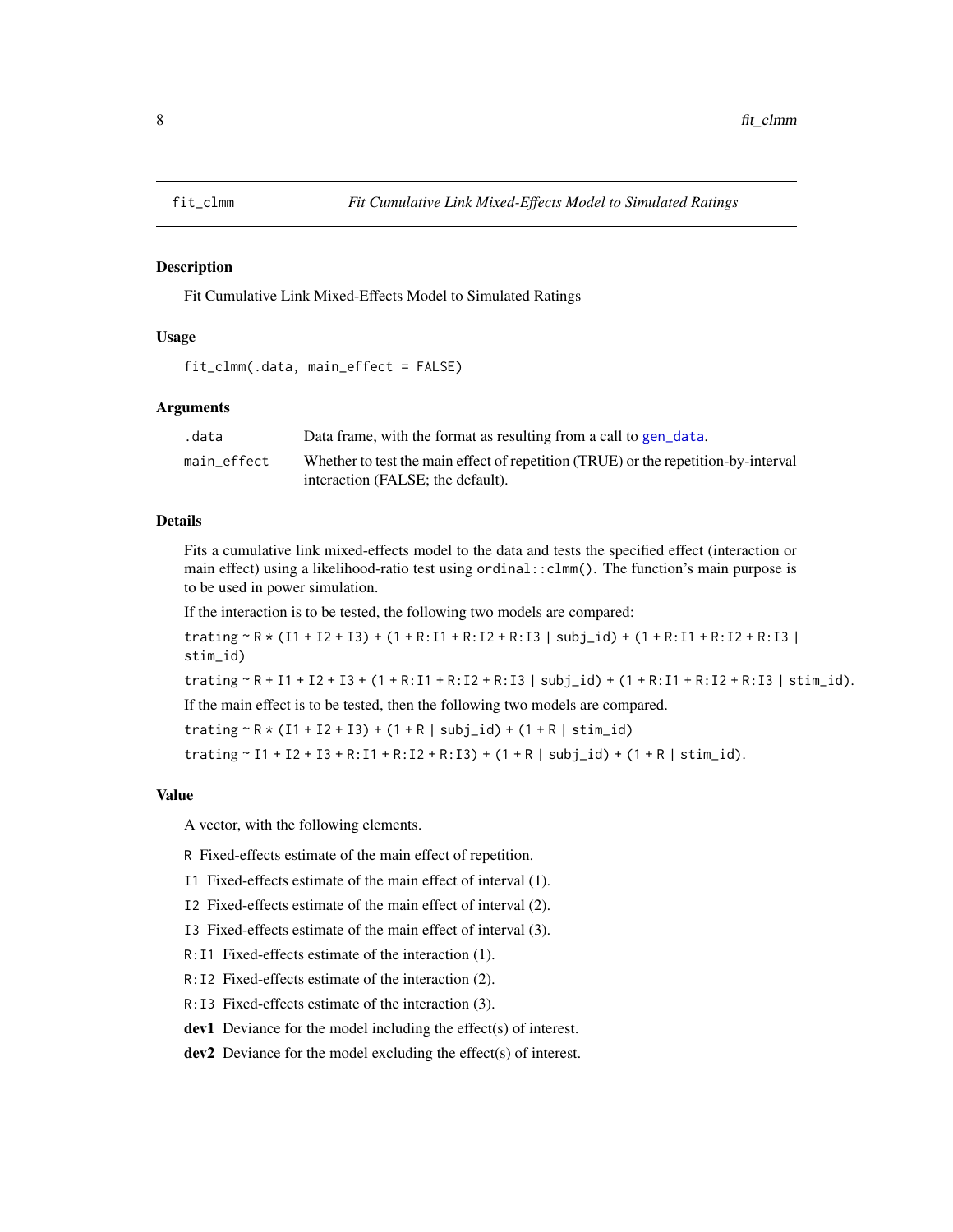#### <span id="page-8-0"></span>fit\_lmem 9

chisq\_RI Chi-square value for the likelihood ratio test.

p\_RI Associated p-value.

thresh.1|2 First cut-point (threshold).

thresh.2|3 Second cut-point.

thresh.3|4 Third cut-point.

thresh.4|5 Fourth cut-point.

thresh.5|6 Fifth cut-point.

thresh.6|7 Sixth cut-point.

### See Also

[gen\\_data](#page-10-1), [power\\_sim](#page-17-1).

### Examples

set.seed(62) dat <- gen\_data(24) # test main effect

fit\_clmm(dat, TRUE) # takes a few minutes

### <span id="page-8-1"></span>fit\_lmem *Fit Linear Mixed-Effects Model to Simulated Ratings*

### Description

Fit a linear mixed-effects model (LMM) to simulated ratings data.

### Usage

fit\_lmem(.data, main\_effect = FALSE)

### Arguments

| .data       | Data frame, with the format as resulting from a call to gen_data.                  |
|-------------|------------------------------------------------------------------------------------|
| main effect | Whether to test the main effect of repetition (TRUE) or the repetition-by-interval |
|             | interaction (FALSE: the default).                                                  |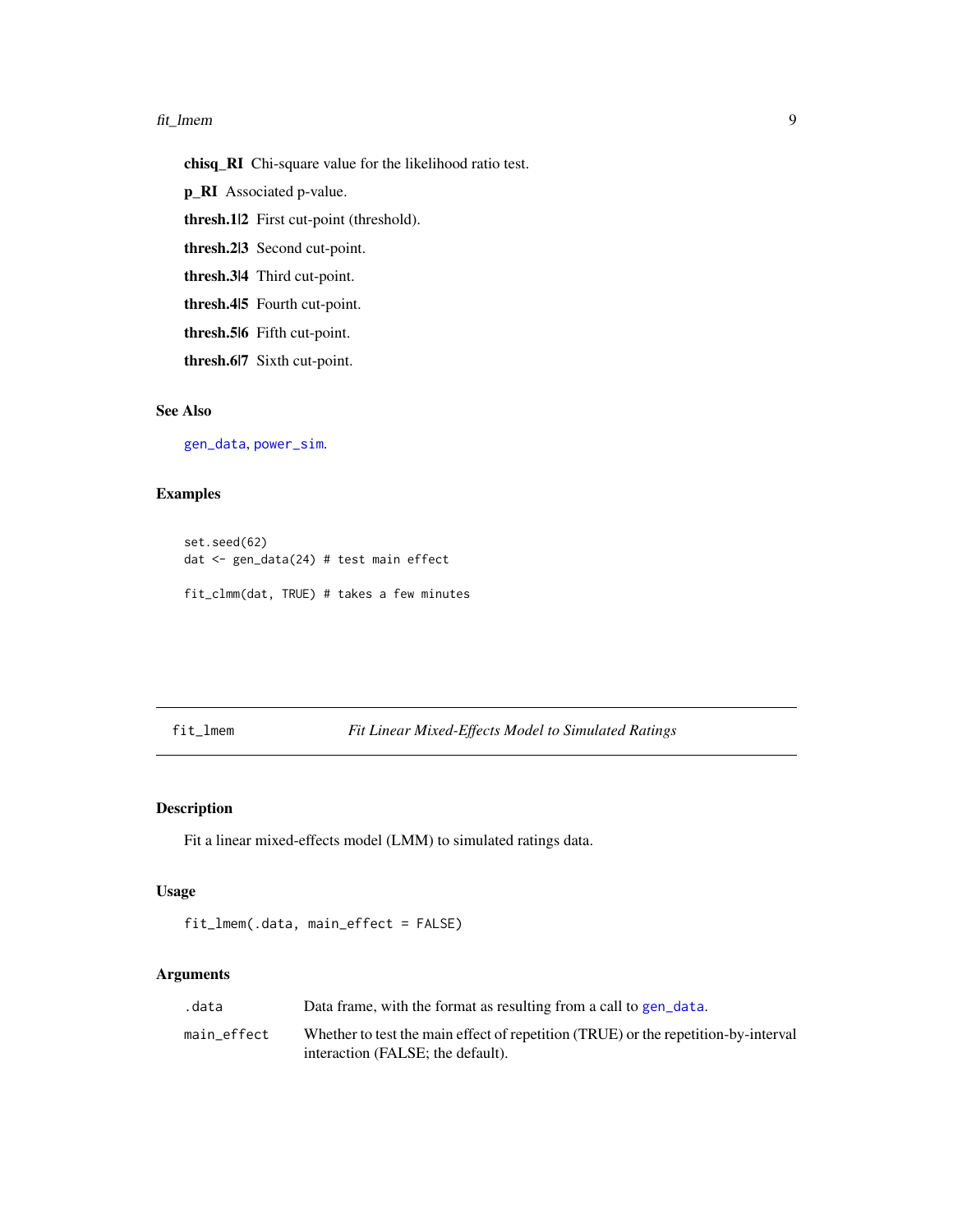### Details

This function is used to estimate parameters for power analysis with simulated data.  $fit$  lmem fits a linear-mixed effects model to the data with [lmer](#page-0-0) and tests the specified effect (interaction or main effect) using a likelihood-ratio test. If the interaction is to be tested, the following two models are compared.

trating ~ R \* (I1 + I2 + I3) + (1 + R:I1 + R:I2 + R:I3 || subj\_id) + (1 + R:I1 + R:I2 + R:I3 || stim\_id)

trating  $R + I1 + I2 + I3 + (1 + R:I1 + R:I2 + R:I3 || subj_id) + (1 + R:I1 + R:I2 + R:I3 ||$ stim\_id).

If the main effect is to be tested, then the following two models are compared.

 $\text{training } \sim R * (I1 + I2 + I3) + (1 + R || \text{subj_id}) + (1 + R || \text{stim_id})$ 

trating  $\sim$  I1 + I2 + I3 + R:I1 + R:I2 + R:I3) + (1 + R || subj\_id) + (1 + R || stim\_id).

### Value

A vector, with the following elements.

(Intercept) Fixed-effects estimate of the intercept.

R Fixed-effects estimate of the main effect of repetition.

I1 Fixed-effects estimate of the main effect of interval (1).

I2 Fixed-effects estimate of the main effect of interval (2).

I3 Fixed-effects estimate of the main effect of interval (3).

R:I1 Fixed-effects estimate of the interaction (1).

R:I2 Fixed-effects estimate of the interaction (2).

R:I3 Fixed-effects estimate of the interaction (3).

dev1 Deviance for the model including the effect(s) of interest.

dev2 Deviance for the model excluding the effect(s) of interest.

chisq\_RI Chi-square value for the likelihood ratio test.

**p\_RI** Associated p-value.

**m1\_singular** Whether the covariance matrix for model 1 was singular.

m2\_singular Whether the covariance matrix for model 2 was singular.

m1\_conv Whether model 1 converged.

m2\_conv Whether model 2 converged.

### See Also

[gen\\_data](#page-10-1), [power\\_sim](#page-17-1).

#### Examples

```
set.seed(62)
dat <- gen_data(40)
fit_lmem(dat, TRUE) # test main effect
```
<span id="page-9-0"></span>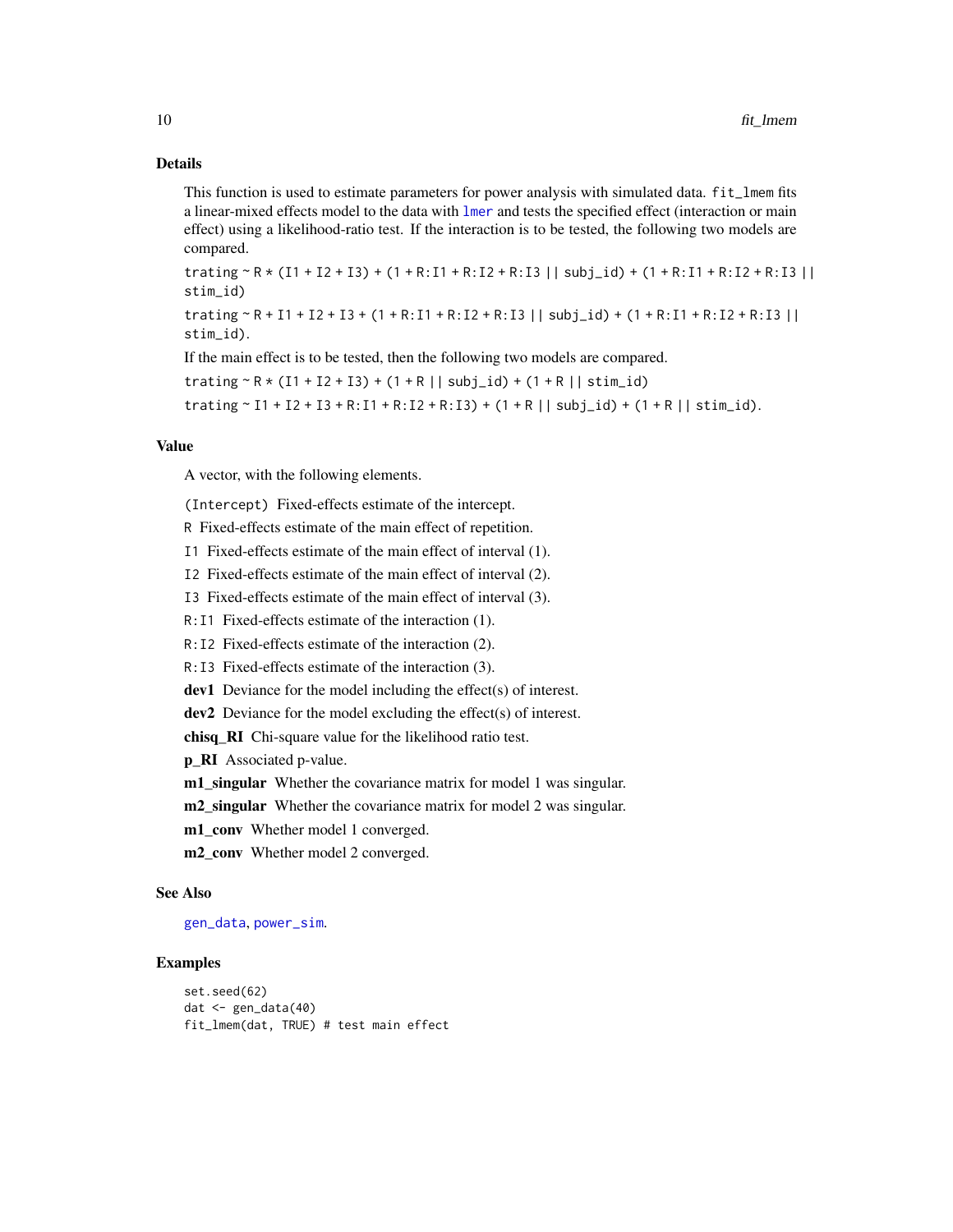<span id="page-10-0"></span>

Flag Subdirectory as Having Simulated Data

### Usage

flag\_fake(path)

### Arguments

path Path to subdirectory.

### Details

This function tags data in a subdirectory as simulated so that it is not confused with genuine data. When an analysis report is compiled against data from that subdirectory, the report will contain a warning that the data is not real.

### Value

No return value, called only for its side effect.

<span id="page-10-1"></span>gen\_data *Simulate Truth Rating Data*

### Description

Simulate Truth Rating Data

### Usage

```
gen_data(
 nsubj,
 phase_eff = rep(0, 4),
 thresh = alpha_6_to_7(truthiness::clmm_maximal$alpha),
  subj_rfx = ordinal::VarCorr(truthiness::clmm_maximal)$subj_id,
  item_rfx = ordinal::VarCorr(truthiness::clmm_maximal)$item_id,
  dropout = c(0.05, 0.1, 0.1))
```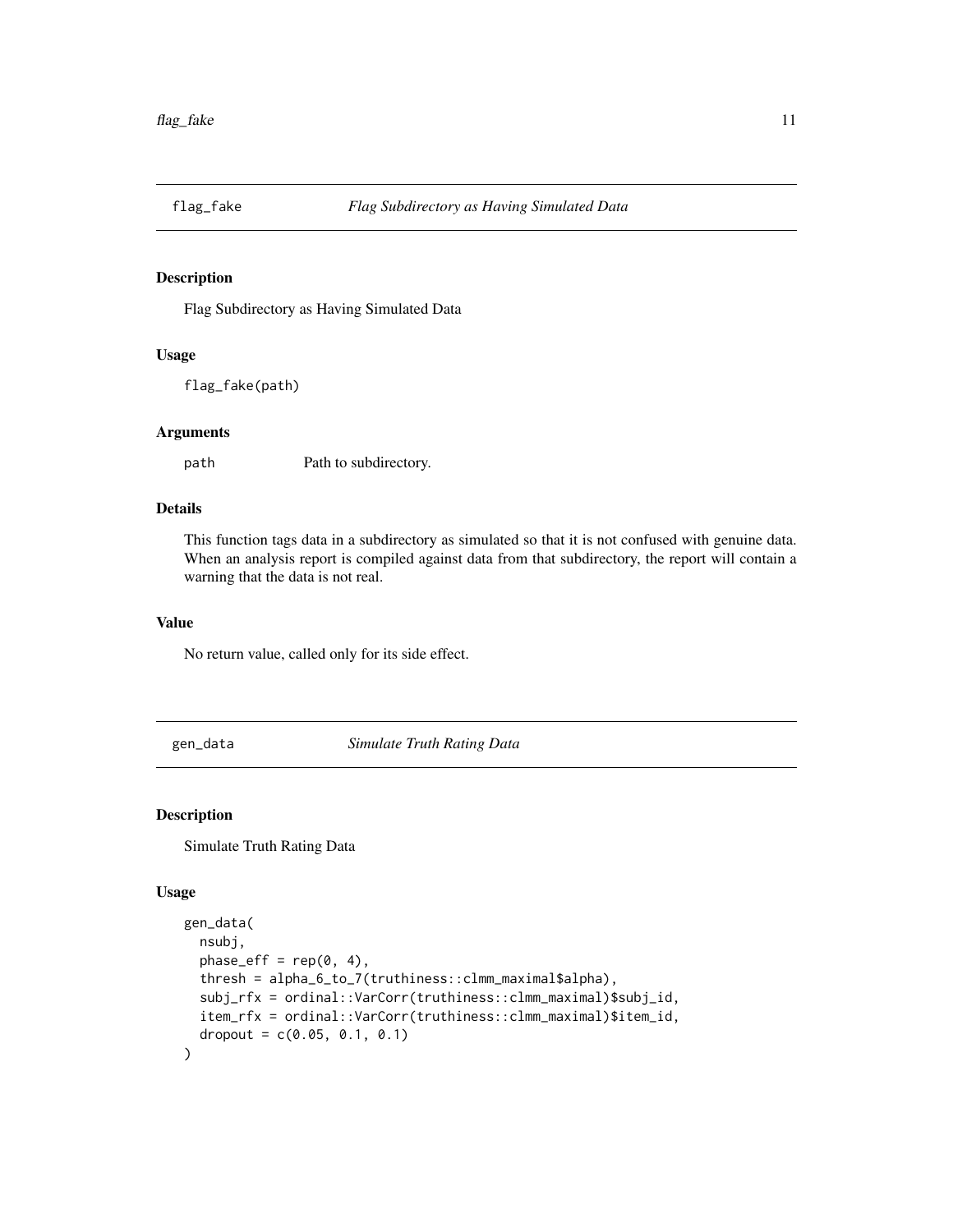### Arguments

| nsubj     | Number of subjects. Because of counterbalancing, must be a multiple of 8.                                                                                                                                                                                                                                                                                                                                                                                                                                                                                                                                                                                                                         |
|-----------|---------------------------------------------------------------------------------------------------------------------------------------------------------------------------------------------------------------------------------------------------------------------------------------------------------------------------------------------------------------------------------------------------------------------------------------------------------------------------------------------------------------------------------------------------------------------------------------------------------------------------------------------------------------------------------------------------|
| phase_eff | A four-element vector giving the size of the illusory truth effect at each of the<br>four phases (on the log odds scale). Use $rep(0, 4)$ for testing Type I error rate.<br>A value of .14 gives an effect of approximately 1/10 of a scale point.                                                                                                                                                                                                                                                                                                                                                                                                                                                |
| thresh    | Cut-points (thresholds) for the seven point scale (must be a six-element vector).                                                                                                                                                                                                                                                                                                                                                                                                                                                                                                                                                                                                                 |
| subj_rfx  | A 4x4 covariance matrix with by-subject variance components for the intercept,<br>main effect of repetition, main effect of interval, and repetition-by-interval inter-<br>action. Only the variances (elements on the diagonal) are used in the simulation<br>(see Details).                                                                                                                                                                                                                                                                                                                                                                                                                     |
| item_rfx  | A 4x4 covariance matrix with by-statement variance components for the inter-<br>cept, main effect of repetition, main effect of interval, and repetition-by-interval<br>interaction. Only the variances (elements on the diagonal) are used in the simu-<br>lation (see Details).                                                                                                                                                                                                                                                                                                                                                                                                                 |
| dropout   | A vector encoding assumptions about the proportion of subjects dropping out of<br>the study over the four testing intervals (immediate, 1 day, 1 week, 1 month).<br>The first element represents the proportion of subjects who completed the first<br>phase (immediate) but who drop out before the next interval one day later. The<br>second element represents the proportion of the remaining participants dropping<br>out after 1 day and before 1 week. The third and final element represents the<br>proportion of remaining participants dropping out after 1 week and before 1<br>month. For example, the default values of $c(.05,.1,.1)$ encode dropout rates<br>of 5%, 10%, and 10%. |

### Details

By default, the thresholds and parameter estimates for variance components used in the simulation are from the cumulative link mixed model fit to the Nadarevic and Erdfelder data. Only the variances from the by-subject and by-item covariance matrices are used. Unlike Nadarevic and Erdfelder, who only had two testing intervals, the simulated study assumes four intervals, coded by three predictors for the main effect and three for the interaction with repetition. The code below depicts how the four-element variance vector from the original study is translated into the eight variances needed for the simulated data.

```
newvar_subj <-rep(diag(subj_rfx),c(1,1,3,3))
newvar_item <-rep(diag(item_rfx),c(1,1,3,3))
```
The simulated data includes ratings for 128 stimulus items for each subject. Half of the statements are repeated (old) and half are new. A quarter of the items (32) are tested at each phase.

It is assumed that the key effect present in the data is the interaction term, which is designed to represent an illusory-truth effect that first appears at the second testing interval (1 day) and remains over the subsequent two intervals without changing size. All other fixed effects in the model (main effect of R and three effects encoding the main effect of interval) are driven by the interaction term.

#### Value

A data frame, with  $nsubj * 128$  rows and 11 variables, where: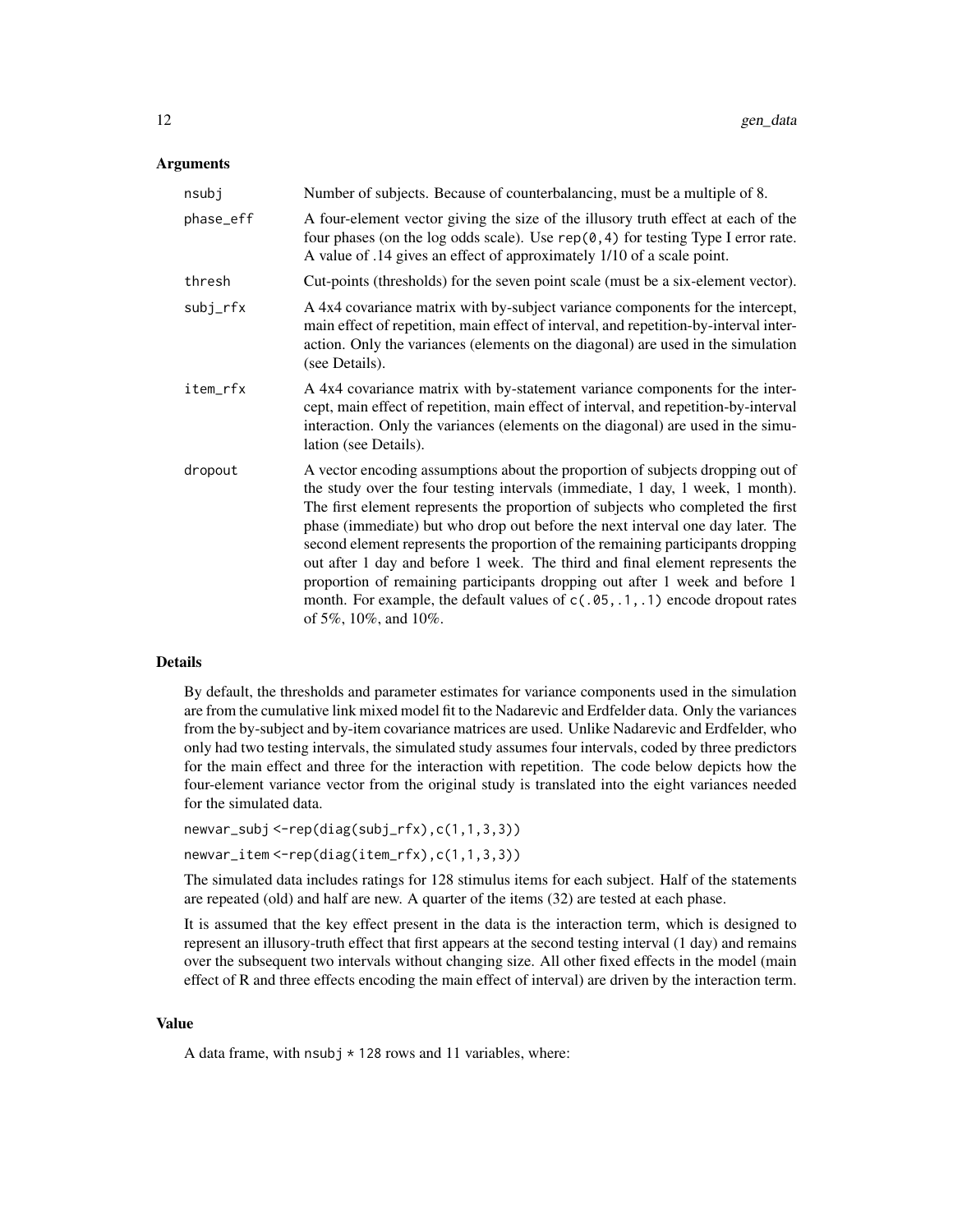- <span id="page-12-0"></span>subj\_id Unique subject identifier.
- list\_id Which set of statements the subject received.
- stim\_id Unique stimulus (statement) identifier.
- repetition Whether the statement was old or new.
- interval Testing interval (immediate, 1 day, 1 week, 1 month).
- eta The simulated response tendency, on the log odds scale.
- trating The simulated rating value.
- R Deviation-coded predictor for repetition (old =  $1/2$ , new =  $-1/2$ ).
- I1 Deviation-coded predictor for interval comparing baseline (immediate) to 1 day.
- I2 Deviation-coded predictor for interval comparing baseline (immediate) to 1 week.
- I3 Deviation-coded predictor for interval comparing baseline (immediate) to 1 month.

#### See Also

[clmm\\_maximal](#page-4-1), [NE\\_exp1](#page-14-1)

### Examples

```
# demonstrate how to convert from four variances to eight
four_var <- diag(ordinal::VarCorr(clmm_maximal)$subj_id)
four_var
rep(four_var, c(1, 1, 3, 3))
# basic usage
dat <- gen_data(256)
# demonstrate deviation coding
dat %>% dplyr::distinct(repetition, interval, R, I1, I2, I3)
# demonstrate dropouts
dat %>% dplyr::distinct(subj_id, interval) %>% dplyr::count(interval)
```
get\_model\_data *Get Ratings Data with Model Predictors*

### Description

Apply participant/phase-level exclusions and then add numeric and factor predictors to the ratings data.

#### Usage

get\_model\_data()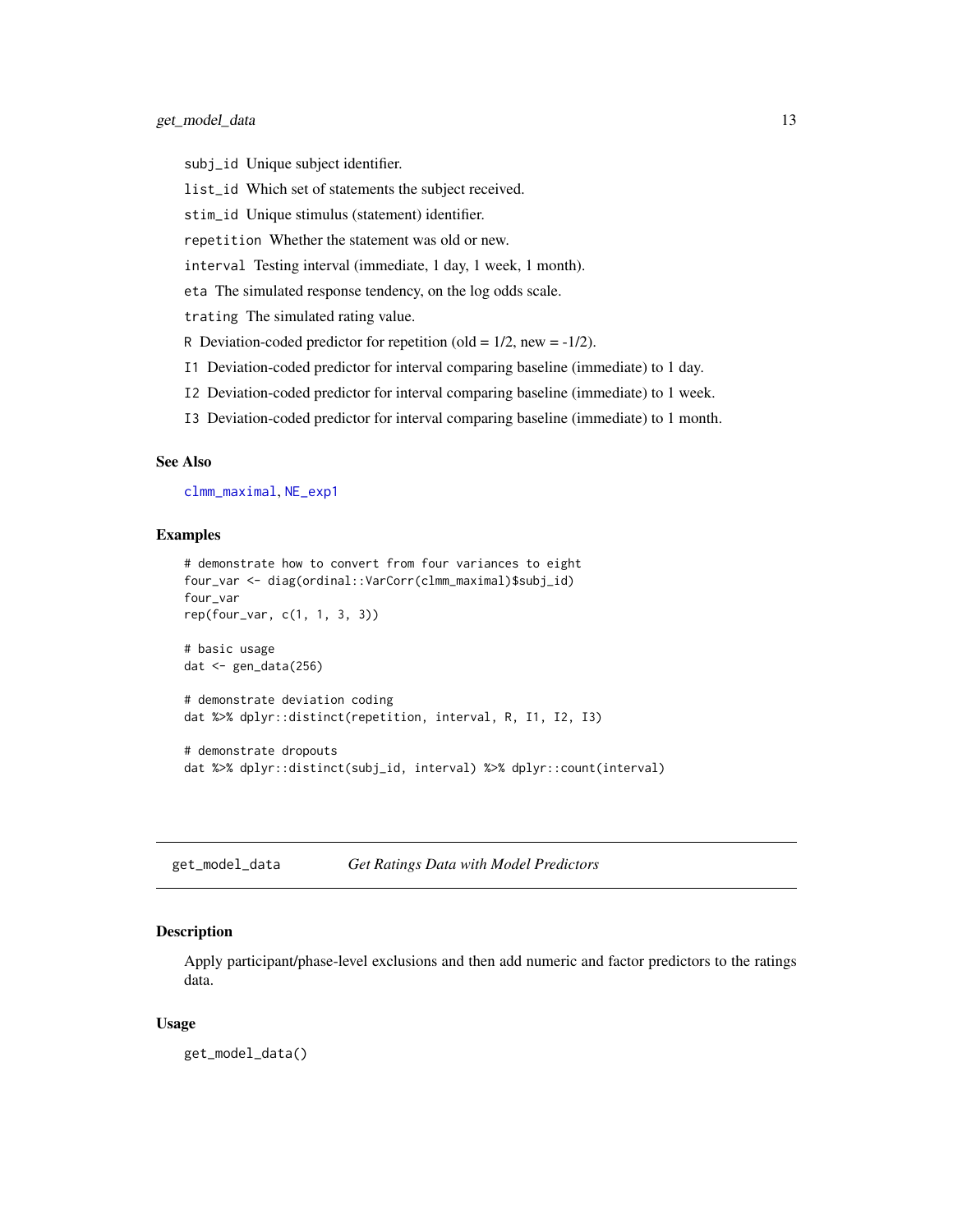### <span id="page-13-0"></span>Value

A data frame, with columns:

subj\_id Unique subject identifier.

stim\_id Unique stimulus identifier.

repetition Whether the statement was repeated or new.

interval Presentation interval.

R Deviation-coded numerical predictor for repetition.

I1 Deviation-coded numerical predictor for interval (1 day vs. immediate).

I2 Deviation-coded numerical predictor for interval (1 week vs. immediate).

I3 Deviation-coded numerical predictor for interval (1 month vs. immediate).

Rep Deviation-coded factor for repetition.

Int Deviation-coded factor for interval.

### See Also

### [truth\\_trajectory\\_data](#page-27-1)

### Examples

get\_model\_data()

locate\_data\_files *Locate Raw Data Files from Longitudinal Illusory Truth Study*

### Description

Look in a subdirectory and find files containing the raw data.

### Usage

```
locate_data_files(path, full.names = TRUE)
```
#### Arguments

| path       | Path to data files.                                                             |
|------------|---------------------------------------------------------------------------------|
| full.names | If 'TRUE', the directory path is prepended to the file names to give a relative |
|            | file path. If 'FALSE', the file names (rather than paths) are returned.         |

### Details

Looks for files matching the regular expression ^[Pp][1-4]\.[Cc][Ss][Vv]\$ and performs basic error-checking.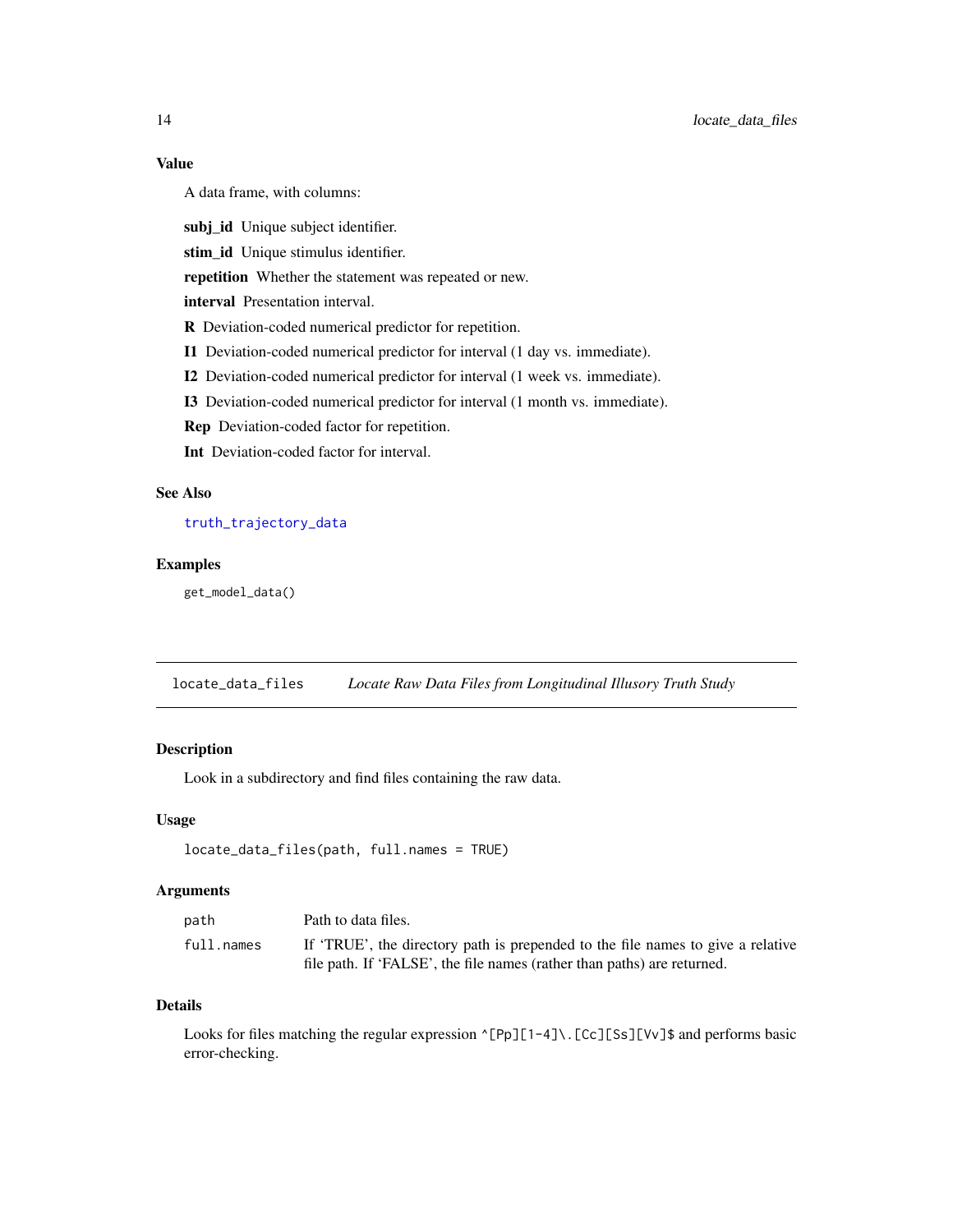#### <span id="page-14-0"></span> $NE\_exp1$  15

### Value

A character vector with the paths to the files.

<span id="page-14-1"></span>NE\_exp1 *Data from Experiment 1 of Nadarevic and Erdfelder*

#### Description

A dataset containing truth ratings from Experiment 1 of Nadarevic and Erdfelder (2014).

#### Usage

NE\_exp1

### Format

A data frame with 14,950 observations on 7 variables:

subj\_id Unique subject identifier.

item\_id Unique stimulus (statement) identifier.

repetition Whether the statement was repeated (old) or not (new).

delay Testing interval, ten minutes (10m) or one week (1w) after initial exposure.

- trating Truth rating on a six-point scale, with higher values corresponding to greater perceived truth.
- R Deviation-coded numerical predictor for repetition, with  $old = .5$  and new  $= -.5$ .
- D Deviation-coded numerical predictor for delay, with  $10m = .5$  and  $1w = -.5$ .

#### Source

The source data is from Nadarevic and Erdfelder (2014), which is freely available for download from <https://osf.io/eut35/>. The data included here has been reorganized for statistical modeling.

### References

Nadarevic L, Erdfelder E (2014). "Initial judgment task and delay of the final validity-rating task moderate the truth effect." *Consciousness and Cognition*, 23, 74–84.

### See Also

link{NE\_items}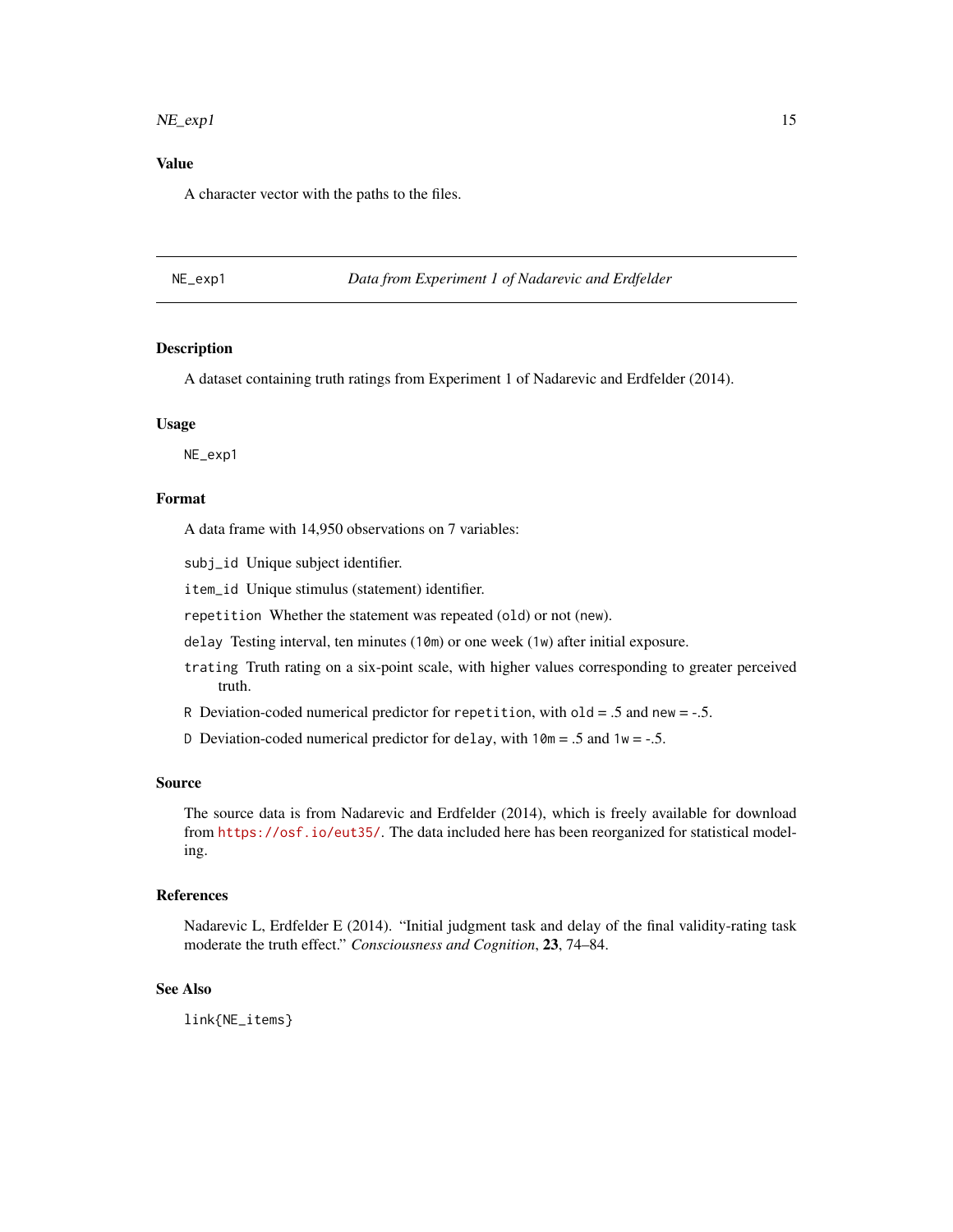<span id="page-15-0"></span>

A dataset describing the statements used as stimuli in Experiment 1 of Nadarevic and Erdfelder (2014).

### Usage

NE\_items

### Format

A data frame with 176 rows and 4 variables:

item\_id Unique stimulus (statement) identifier.

statement Statement (in German).

set Which set the statement belong to, used for counterbalancing.

status Actual truth of the statement.

### References

Nadarevic L, Erdfelder E (2014). "Initial judgment task and delay of the final validity-rating task moderate the truth effect." *Consciousness and Cognition*, 23, 74–84.

normalize\_path *Get Rid of Trailing Slash*

### Description

Remove extra trailing slash from file path.

#### Usage

```
normalize_path(path)
```
#### Arguments

path Directory name.

#### Value

Directory name without a trailing slash.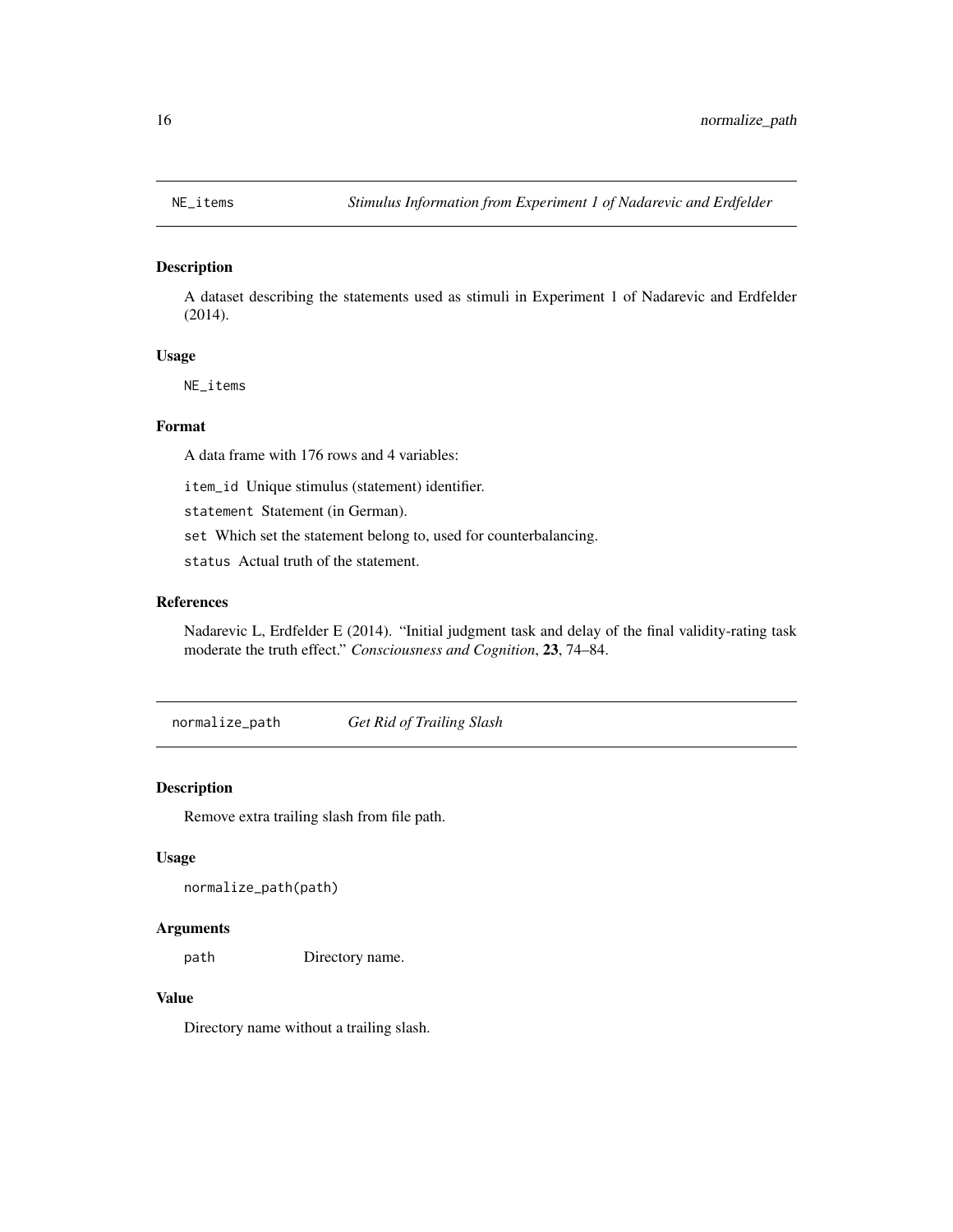<span id="page-16-0"></span>

Power Simulation For Equivalence Test

### Usage

```
power_equiv(phase_eff, delta, target_effect, nsubj, nruns, outfile = ".AUTO.")
```
### Arguments

| phase_eff     | A four-element vector, each element of which specifies the illusory truth effect<br>at the corresponding phase, on the log odds scale (see gen_data).                                                     |
|---------------|-----------------------------------------------------------------------------------------------------------------------------------------------------------------------------------------------------------|
| delta         | Smallest (raw) effect size of interest, on log odds scale; NULL to store fitted<br>model object.                                                                                                          |
| target_effect | Which effect to test, the main effect ('main') or the interaction effect ('interaction').                                                                                                                 |
| nsubj         | Number of subjects.                                                                                                                                                                                       |
| nruns         | How many simulations to run.                                                                                                                                                                              |
| outfile       | One of three options: (1) file name to save the results in (with extension .rds); (2)<br>".AUTO." to create a descriptive filename automatically; or (3) NULL to return<br>the results of the simulation. |

### Value

Either the name of the file where results are saved or a matrix containing results of [fit\\_lmem](#page-8-1) or [fit\\_clmm](#page-7-1)).

### Examples

set.seed(62)

## takes a few minutes to complete power\_equiv(c(0, .14, .14, .14), .1, "main", 24, 1, NULL)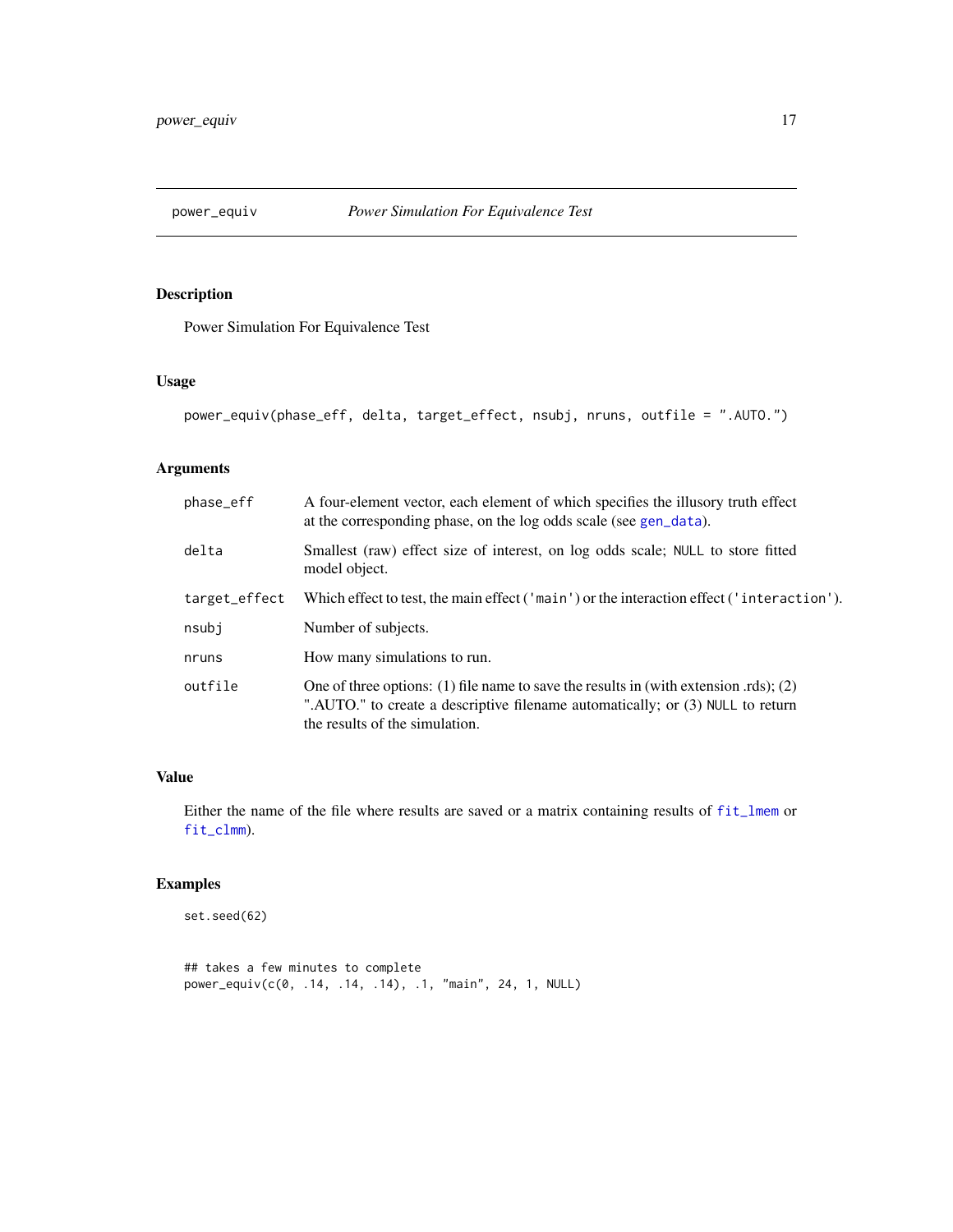<span id="page-17-1"></span><span id="page-17-0"></span>

Run Power Simulations

### Usage

```
power_sim(
 model,
 phase_eff,
  target_effect,
 nsubj,
  nruns,
  outfile = sprintf("%s_%s_%s_%04d_128_%05d_%s_%d.rds", model,
   sprintf("%0.2f~%0.2f~%0.2f~%0.2f", phase_eff[1], phase_eff[2], phase_eff[3],
  phase_eff[4]), target_effect, nsubj, nruns, Sys.info()[["nodename"]], Sys.getpid())
)
```
### Arguments

| model         | Which type of model to fit: use 'lmem' for linear mixed-effects model and<br>'clmm' for cumulative link mixed-effects model.                          |
|---------------|-------------------------------------------------------------------------------------------------------------------------------------------------------|
| phase_eff     | A four-element vector, each element of which specifies the illusory truth effect<br>at the corresponding phase, on the log odds scale (see gen_data). |
| target_effect | Which effect to test, the main effect ('main') or the interaction effect ('interaction').                                                             |
| nsubj         | Number of subjects.                                                                                                                                   |
| nruns         | How many simulations to run.                                                                                                                          |
| outfile       | Name of output file; NULL to return the simulation results.                                                                                           |
|               |                                                                                                                                                       |

### Value

Either the name of the outfile (if outfile is non-null) or the results of the simulation (a matrix containing results of [fit\\_lmem](#page-8-1) or [fit\\_clmm](#page-7-1)).

## Examples

```
set.seed(62)
power_sim("lmem", c(0, .14, .14, .14), "main", 40, 1, NULL)
```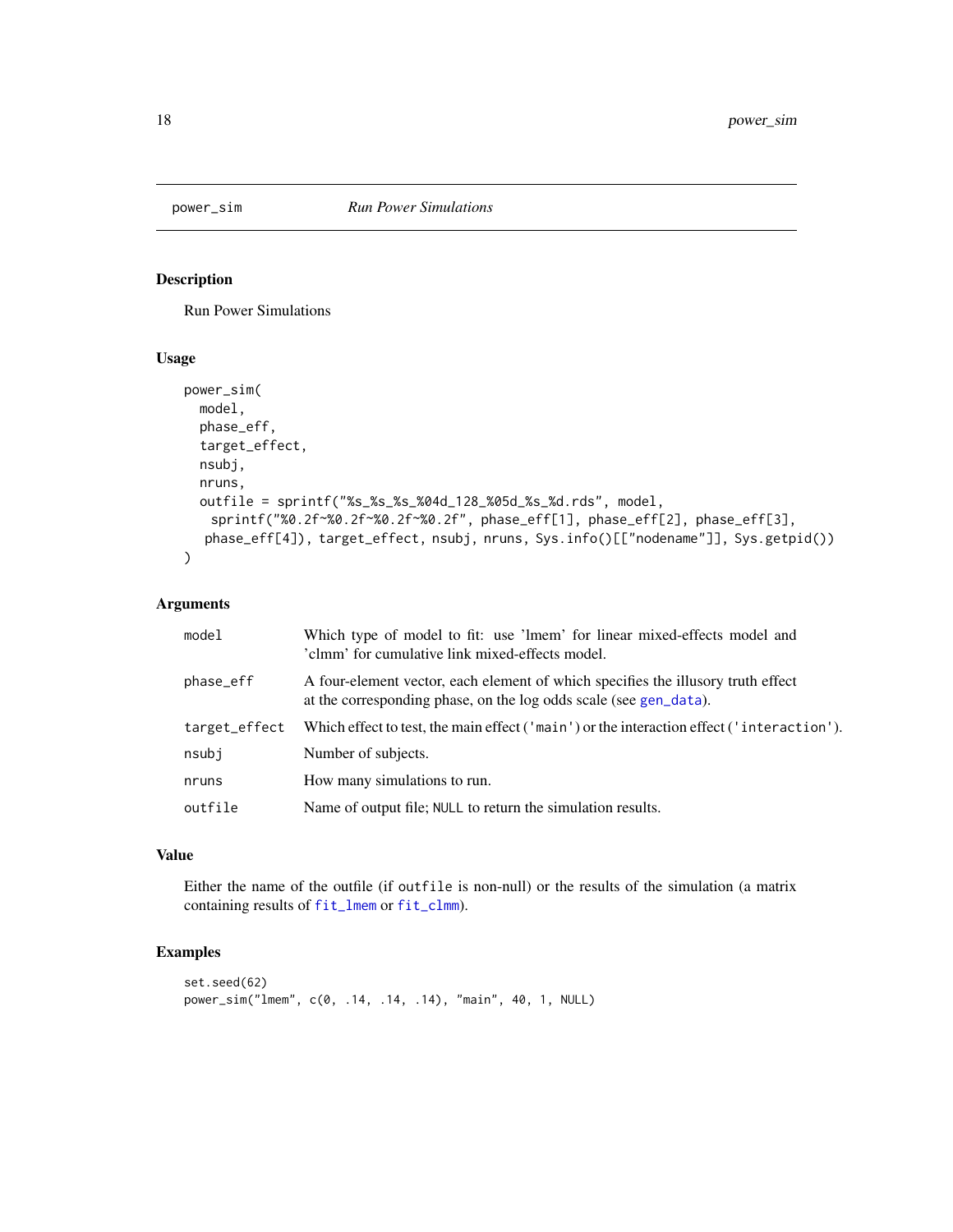<span id="page-18-1"></span><span id="page-18-0"></span>

Functions to import and preprocess raw (or simulated) data.

### Usage

```
preprocess(path, outpath = NULL, report = NULL)
```
preprocess\_simulated(path, outpath = NULL, report = NULL)

import\_sessions(path)

import\_sessions\_simulated(path)

import\_phase\_info(path)

import\_phase\_info\_simulated(path)

import\_cjudgments\_simulated(path)

import\_cjudgments(path)

import\_tratings(path)

import\_tratings\_simulated(path)

read\_sessions(path)

read\_sessions\_simulated(path)

read\_cjudgments(path)

read\_cjudgments\_simulated(path)

read\_tratings(path)

read\_tratings\_simulated(path)

#### **Arguments**

| path    | Path to the directory containing raw data files.           |
|---------|------------------------------------------------------------|
| outpath | Path to the directory where anonymized data will be saved. |
| report  | Filename of the HTML preprocessing report.                 |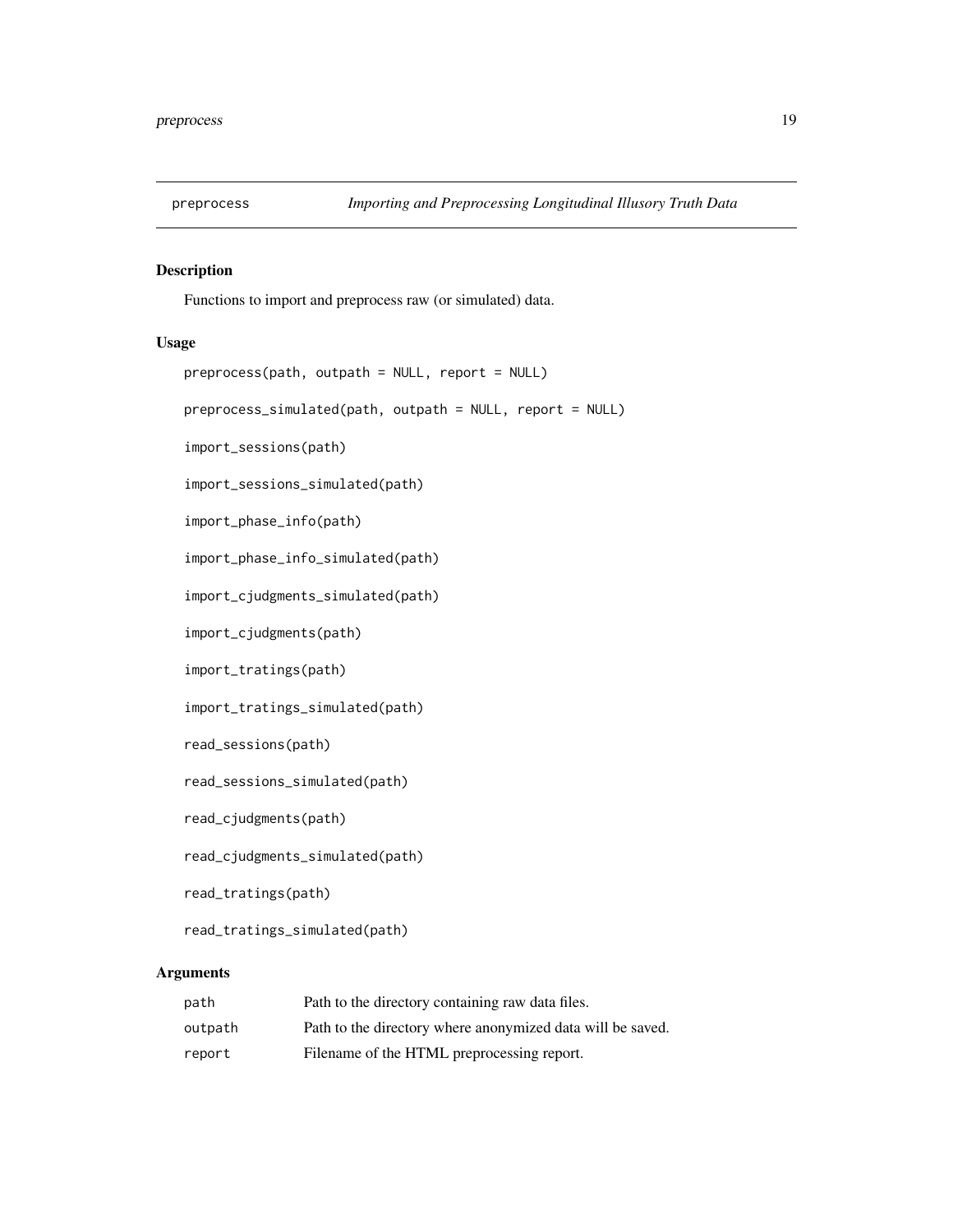### <span id="page-19-0"></span>Details

The purpose of these functions are to import, transform, and anonymize raw data files from the Truth Trajectory study by Henderson et al. (2020). As few users other than the researchers will have access to the original non-anonymized data, functions are also supplied to perform the same set of actions on simulated data. There are two versions of each function, an original version (e.g., preprocess) and a simulated version (e.g., preprocess\_simulated). We include two sets of functions because the simulated functions were built during the planning stage of the study, based on assumptions about the structure of the raw data files that turned out to be incorrect once we obtained pilot data. Rather than laboriously re-write the simulation functions to match the new data structure, we decided to preserve the old functions and split them off from the new versions. They perform the same set of actions and yield the same end products, but import and transform the data differently because of the differing nature of the raw data files.

The "preprocessing" functions are the high-level functions and the only ones that most users will need. The "import" and "read" are lower-level functions that are called by the "preprocess" functions, and are described here for completeness.

#### Value

A string with the path to the generated HTML report.

#### **Preprocessing**

Generally, users will not have access to the non-anonymized raw data and so will not need to use any of these functions, except when working with simulated data. The data objects resulting from the preprocessing of the original raw data are available as built-in data objects documented in [truth\\_trajectory\\_data](#page-27-1). Users interested in reproducing the results from the anonymized data should start with the documentation for [reproduce\\_analysis](#page-21-1).

The preprocess functions load in the data from the raw data files and write out (1) non-anonymized, preprocessed data files; (2) anonymized, preprocessed data files; and (3) an HTML report. It performs these actions by running scripts derived from R Markdown templates included in the package. It is not necessary to view these scripts, but if you wish to do so, use [draft](#page-0-0); R Studio users can also access the templates from the "New File  $> R$  Markdown" pull down menu and then selecting the appropriate template in the dialog box.

To access this preprocessing script for simulated data:

rmarkdown::draft("preprocessing-simulated.Rmd","illusory-truth-preprocessing-sim","truthiness")

and the preprocessing script for real data:

rmarkdown::draft("preprocessing.Rmd","illusory-truth-preprocessing","truthiness")

The processing script outputs four anonymized data files into the subdirectory named in the outpath argument. For maximum portability, each file is stored in two versions: binary (RDS) format as well as comma-separated values (CSV). These files are called ANON\_sessions, ANON\_phases, ANON\_categories, and ANON\_ratings and the data they contain is described in the [codebook](#page-4-2).

In addition to the anonymized data, the preprocessing scripts output two files with non-anonymized data. These files contain sensitive information (Prolific IDs and answers to open-ended questions) and are named NOT\_ANONYMIZED\_sessions.rds and NOT\_ANONYMIZED\_phases.rds. They are written to the "target directory", which is the directory just above the subdirectory with the anonymized data as specified by outpath; if outpath is NULL, then a subdirectory is created in the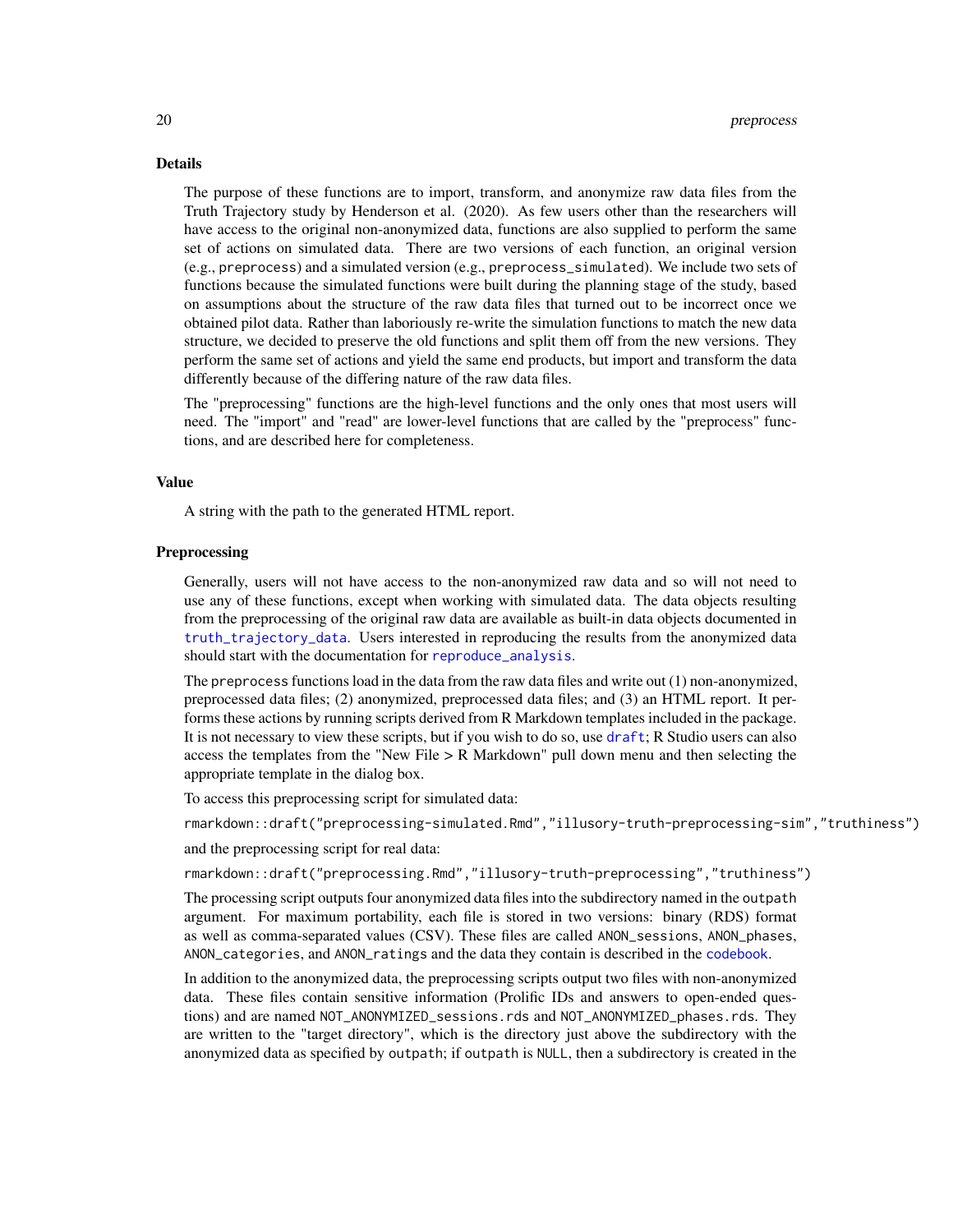#### <span id="page-20-0"></span>preprocess 21

working directory for the anonymized files and the target directory will be the working directory. The compiled HTML report is also stored in the target directory. If the filename is not specified by the user (NULL), then one is generated, with a prefix corresponding to the name of the subdirectory where the anonymized data is stored, and the suffix "-preprocessing.html". The return value of the preprocessing function is the file path to this report.

Users can manually add exclusions by editing the files manually\_exclude\_participants.csv and manually\_exclude\_phases.csv in the target directory; if they don't exist, then they will be written to the target directory when the script is first run. Thus, it is wise to run the preprocessing script twice: once to create the files so that the user can see how the entries in these files should be structured, and once again after filling in the data to apply the manual exclusions.

#### Import and Read Functions

The import  $\star$  and read  $\star$  functions are not intended to be called directly; instead, the user will typically call the preprocess or preprocess\_simulated function, or render the R Markdown preprocessing template (using [draft](#page-0-0)). These lower-level functions are invoked by these higherlevel functions, and are documented here for completeness.

The import  $\star$  functions extract session, phase, category judgments, or ratings data from the full set of raw data files in subdirectory path and return a (non-anonymized) data frame with the corresponding data. They do this by calling the corresponding read\_\* function for each of the single input files in the subdirectory, and transforming and combining the information as required.

### References

Henderson EL, Simons DJ, Barr DJ (2020). "The Trajectory of Truth: A Longitudinal Study of the Illusory Truth Effect (Stage 1 Registered Report)." *Journal of Cognition*. [https://osf.io/](https://osf.io/vqnx2/) vanx2/.

### Examples

```
td_raw <- tempfile() # temp dir for raw data
td_anon <- tempfile() # temp dir for preprocessed data
## simulate data and preprocess it
set.seed(62)
simulate_resp_files(40, path = td_raw, overwrite = TRUE)
## run the built-in R Markdown script
tf1 \leftarrow tempfile(fileext = ".html") # temporary file for reportreport <- preprocess_simulated(td_raw, td_anon, tf1)
browseURL(report) # view the HTML preprocessing report
file.remove(report) # clean up
sess <- import_sessions_simulated(td_raw)
sess_p1 <- read_sessions_simulated(file.path(td_raw, "P1L1.csv"))
```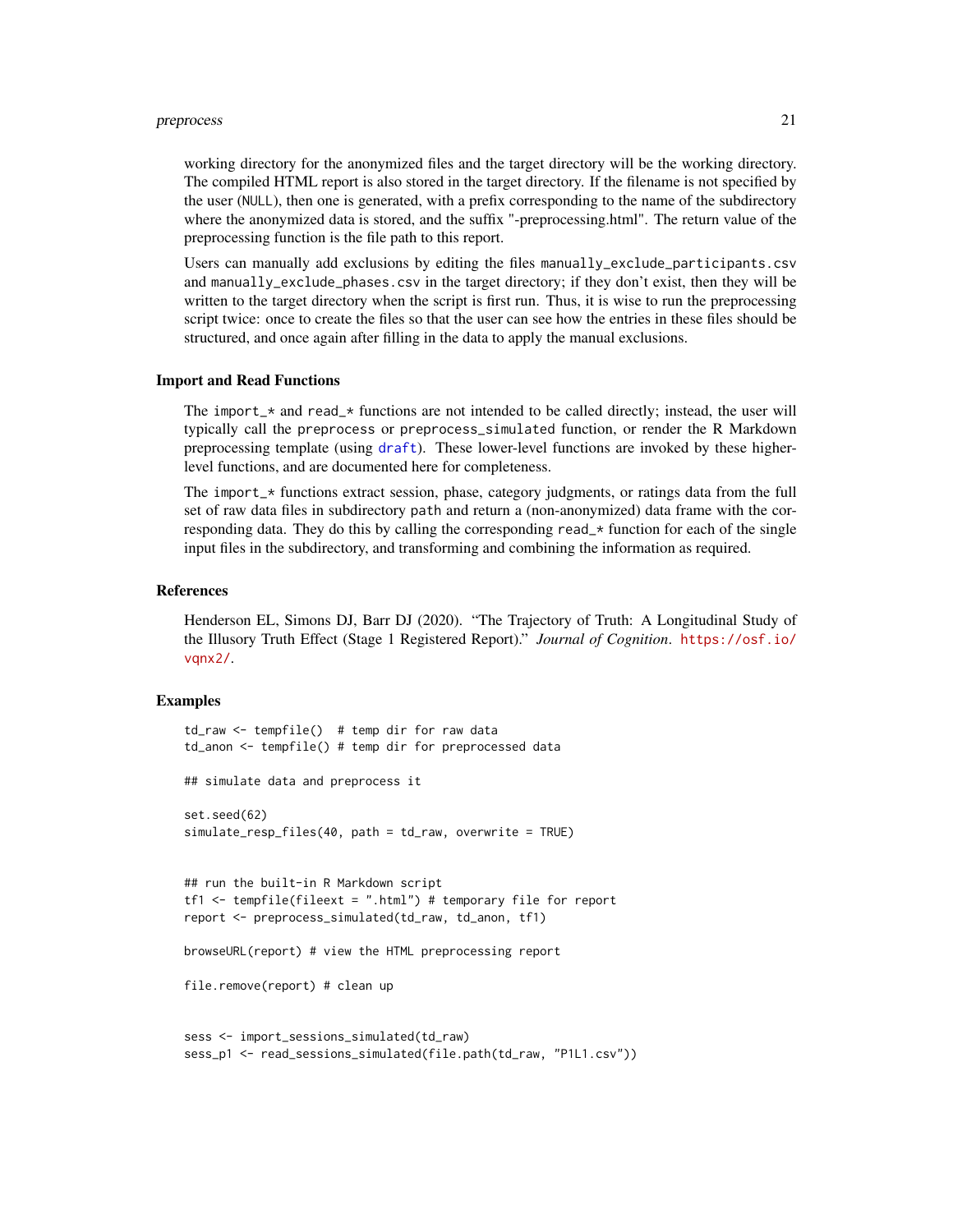```
# clean up temp files
unlink(td_raw, TRUE, TRUE)
unlink(td_anon, TRUE, TRUE)
```
<span id="page-21-1"></span>reproduce\_analysis *Reproduce the Analysis for Longitudinal Illusory Truth Study*

### Description

Re-run the analysis for the Henderson et al. (2020) longitudinal truth study.

### Usage

```
reproduce_analysis(
  outfile = "analysis.html",
  refit = FALSE,
  savefig = FALSE,
  recipe = FALSE,
 parallel = TRUE,
  infile = NULL
\mathcal{L}
```
#### Arguments

| outfile  | Path to the HTML output file.                                                                                                                                                                         |
|----------|-------------------------------------------------------------------------------------------------------------------------------------------------------------------------------------------------------|
| refit    | Whether to re-fit the cumulative link mixed model TRUE or to use the built-<br>in model fits (FALSE). Due to the extremely time-consuming nature of model<br>estimation, the default is set to FALSE. |
| savefig  | Whether to save the two plots as separate PNG files (means_plot.png and<br>validation_plot.png).                                                                                                      |
| recipe   | Include instructions on how to reproduce the analysis.                                                                                                                                                |
| parallel | Whether to fit models using a single CPU processing core (FALSE) or multiple<br>cores (TRUE, the default). If refit is FALSE, this parameter is ignored.                                              |
| infile   | Path to the R Markdown script; NULL to use the built-in script.                                                                                                                                       |

### Details

Runs R Markdown script containing the analysis code. The analysis is performed on the built-in preprocessed anonymized data (documented in [truth\\_trajectory\\_data](#page-27-1)). The script output is rendered as an HTML report, specified by outfile. Although it is not necessary to do so, the master R Markdown script for processing real data can be accessed using

rmarkdown::draft("analysis.Rmd","illusory-truth-analysis","truthiness")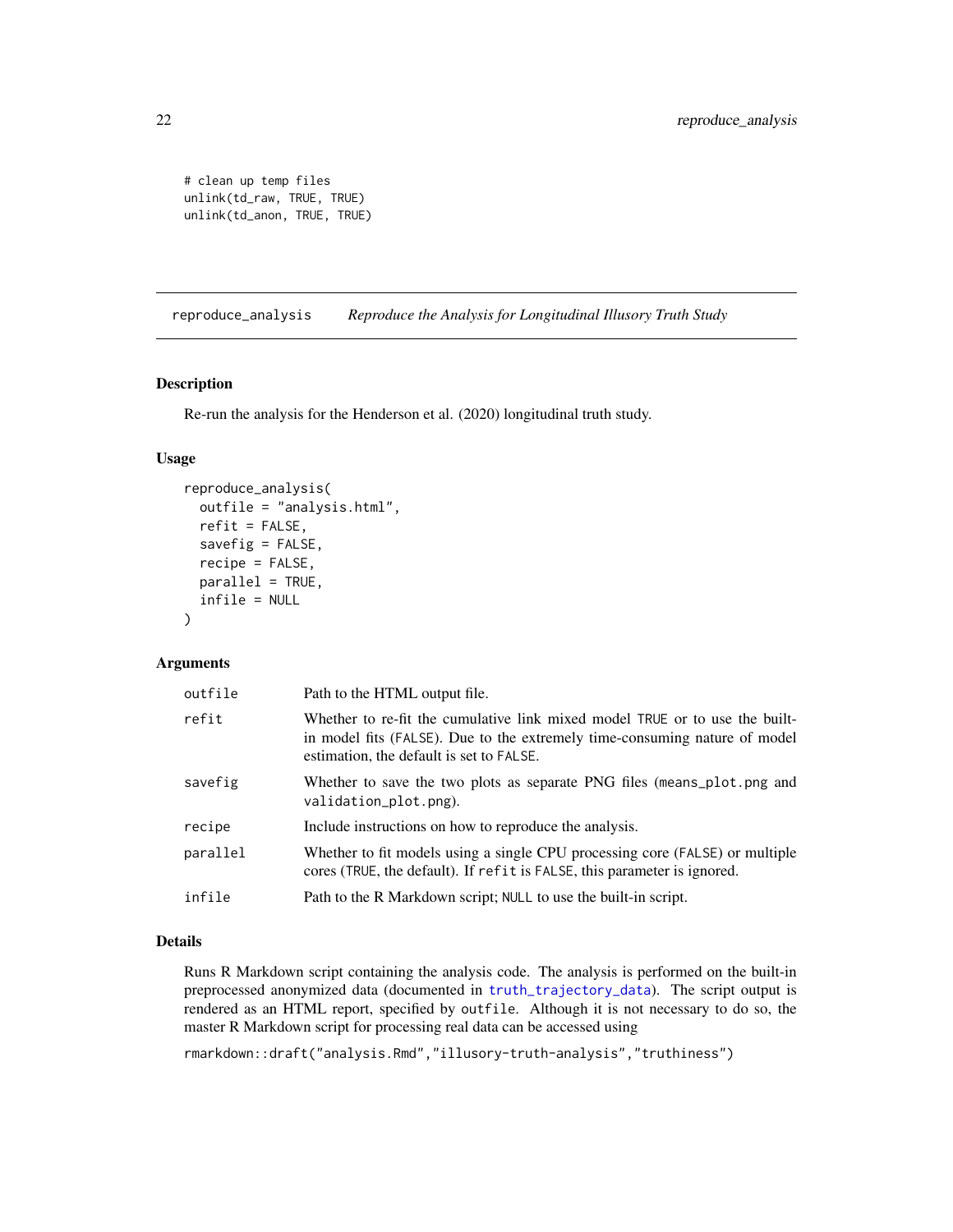### <span id="page-22-0"></span>Value

A string with the path to the generated HTML report.

Path to the rendered HTML report.

### See Also

[reproduce\\_analysis\\_sim](#page-22-1)

### Examples

```
tf <- tempfile(fileext = ".html")
## Run the built-in R Markdown script without refitting models.
## To re-fit the models, set refit = TRUE
## (NB: refitting can take ~ 24 hours)
reproduce_analysis(tf)
browseURL(tf)
## clean up
```

```
if (file.exists(tf)) file.remove(tf)
```
<span id="page-22-1"></span>reproduce\_analysis\_sim

*Simulate the Analysis for Longitudinal Illusory Truth Study*

### Description

Runs the main analysis for Henderson et al. (2020) on simulated data.

### Usage

```
reproduce_analysis_sim(
  path,
  outfile = "analysis.html",
  recipe = FALSE,
 parallel = TRUE,
  infile = NULL
\mathcal{E}
```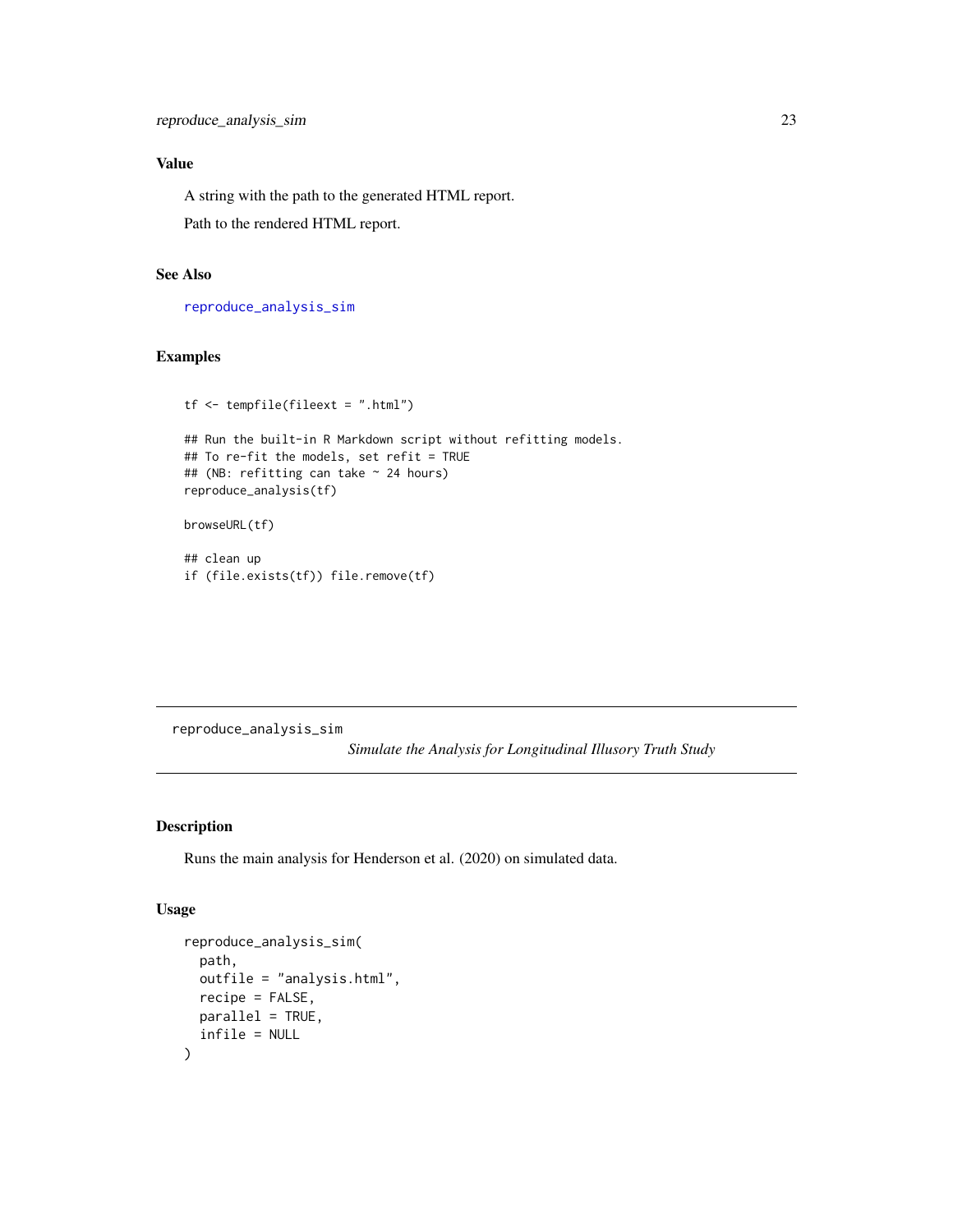### <span id="page-23-0"></span>Arguments

| path     | Path to a subdirectory containing the preprocessed anonymized (simulated) data<br>files (see simulate_resp_files). |
|----------|--------------------------------------------------------------------------------------------------------------------|
| outfile  | Path to the HTML output file.                                                                                      |
| recipe   | Include instructions on how to reproduce the analysis.                                                             |
| parallel | Whether to fit models using a single CPU processing core (FALSE) or multiple<br>cores (TRUE, the default).         |
| infile   | Path to the R Markdown script; NULL to use the built-in script.                                                    |

### **Details**

Runs R Markdown script on the data in the provided subdirectory and renders the HTML report to outfile. The master R Markdown script can be accessed using:

rmarkdown::draft("analysis.Rmd","illusory-truth-analysis-sim","truthiness")

Note that this script can take \*very\* long to run, depending on the size of the simulated dataset, the number of processing cores, and the computational power of the hardware.

### Examples

```
td_raw <- tempfile() # temp dir for raw data
td_anon <- tempfile() # temp dir for preprocessed data
## simulate data and preprocess it
set.seed(62)
simulate_resp_files(32, path = td_raw, overwrite = TRUE)
## temporary files
tf1 <- tempfile(fileext = ".html")
tf2 \leq - tempfile(fileext = ".html")
## run the built-in R Markdown preprocessing script
pp_report <- preprocess_simulated(path = td_raw, outpath = td_anon,
                                  report = tf1)## run the built-in R Markdown analysis script
## this can take very long due to the CLMM fits
a_report <- reproduce_analysis_sim(path = td_anon,
                                   outfile = tf2,
                                   parallel = FALSE)
browseURL(a_report)
## clean up
file.remove(pp_report)
```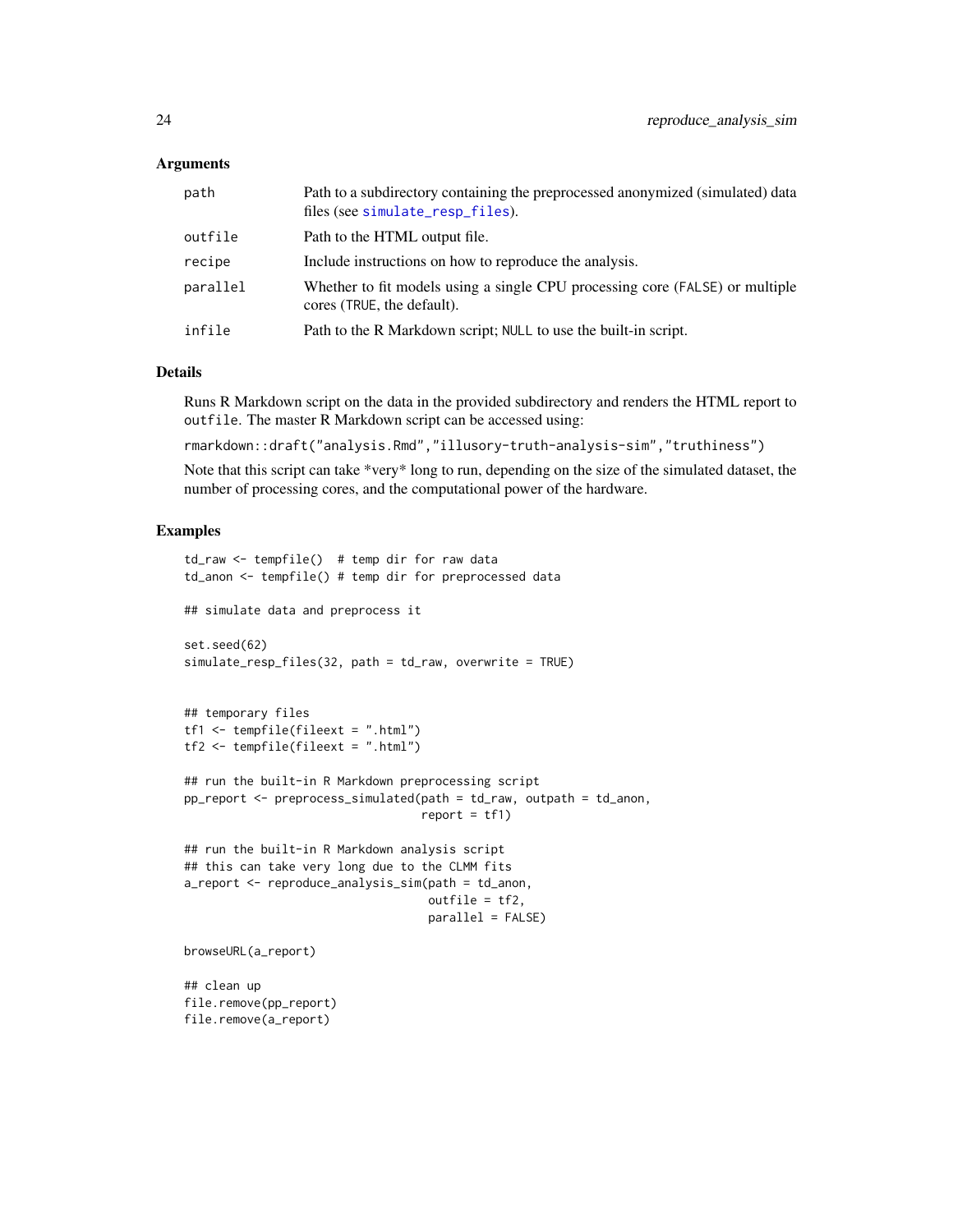#### <span id="page-24-0"></span>run\_equiv 25

## clean up unlink(td\_raw, TRUE, TRUE) unlink(td\_anon, TRUE, TRUE)

### run\_equiv *Fit CLMM and Run Equivalence Test*

### Description

Fit CLMM and Run Equivalence Test

### Usage

run\_equiv(.data, main\_effect = FALSE, delta = 0.14)

### Arguments

| .data       | Data frame, with the format as resulting from a call to gen_data.                                                       |
|-------------|-------------------------------------------------------------------------------------------------------------------------|
| main effect | Whether to test the main effect of repetition (TRUE) or the repetition-by-interval<br>interaction (FALSE; the default). |
| delta       | Smallest (raw) effect size of interest (log odds scale).                                                                |

### Details

This function is intended to be used in data simulation.

### Value

A vector with p-values; the element(s) named simple provide p-values for simple effects; the element(s) named equiv provides the p-value for the corresponding equivalence test.

### Examples

```
set.seed(62)
dat <- gen_data(24)
run_equiv(dat, main_effect = TRUE)
```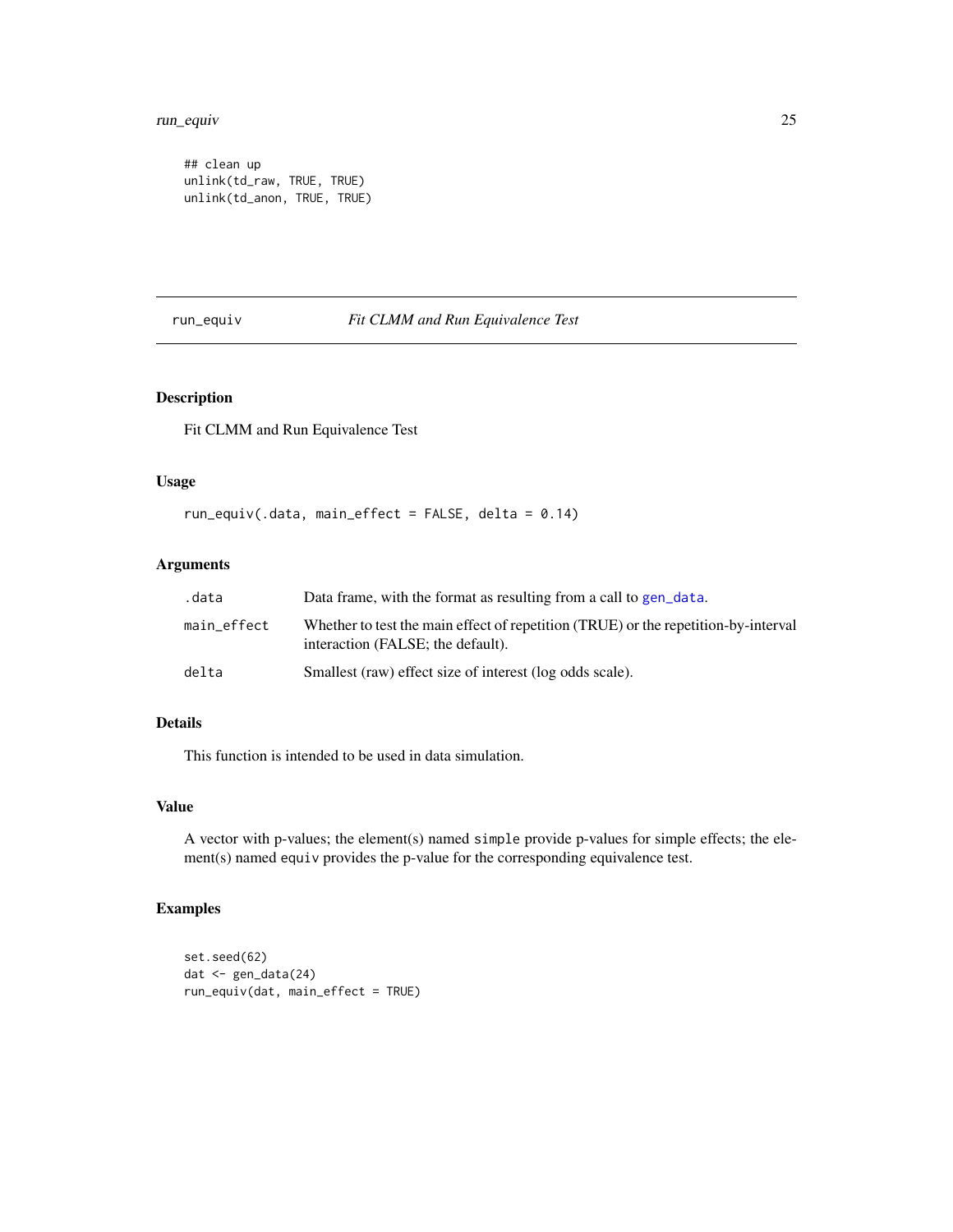```
simulate_category_guess
```
*Simulate Guessing During the Categorization Task*

#### Description

Run simulations tabulating the number of correct guesses assuming a participant is just guessing during the categorization task. This can be used to estimate a chance baseline on the 64 categorization trials.

### Usage

```
simulate_category_guess(nruns = 10000)
```
#### Arguments

nruns Number of simulation runs.

### Value

A vector of length nruns with the number of correct guesses.

### Examples

```
n_correct <- simulate_category_guess(1000)
hist(n_correct)
mean(n_correct)
```
<span id="page-25-1"></span>simulate\_resp\_files *Simulate Response Data Files From Longitudinal Illusory Truth Study*

### Description

Simulate Response Data Files From Longitudinal Illusory Truth Study

### Usage

```
simulate_resp_files(
  nsubj,
 phase_{eff} = c(0, 0, 0, 0),
 path,
 overwrite = FALSE,
 p\_too\_fast = 0.01,
 p\_too\_slow = 0.01,
 p\_incomplete = 0.01,
```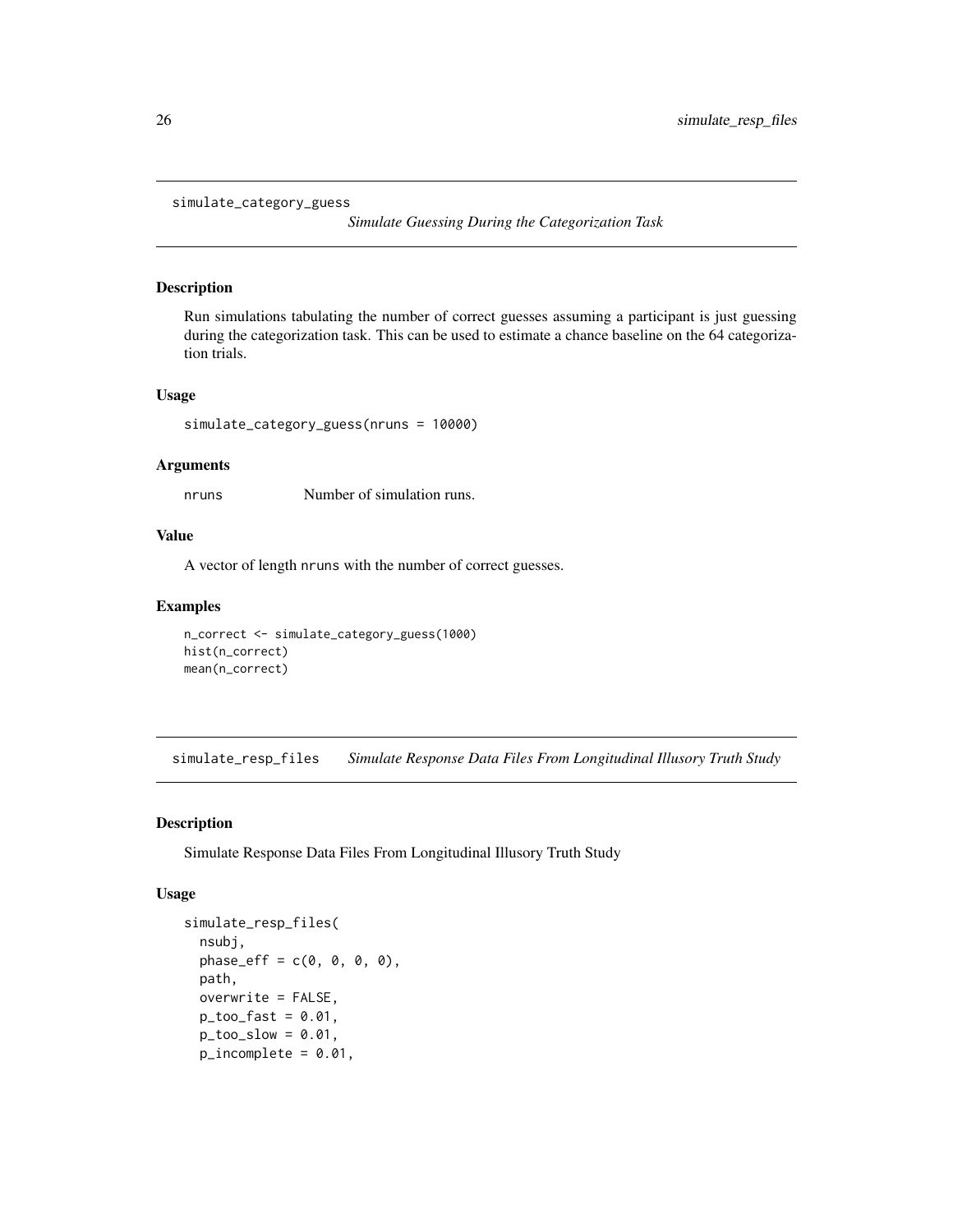### simulate\_resp\_files 27

```
p_{\text{c}}heat = 0.01,
 p_{no\_consent\_all} = 0.01,
 p\_no\_constant\_phase = 0.01,
 p_{nonnative} = 0.01,
  p_repeated = 0.01,
  duration_range_1 = c(180, 2400),
  duration_range_all = c(60, 1800))
```
### Arguments

| nsubj              | Number of subjects; must be a multiple of 8.                                                                                                                                                                                                       |  |  |
|--------------------|----------------------------------------------------------------------------------------------------------------------------------------------------------------------------------------------------------------------------------------------------|--|--|
| phase_eff          | A four-element vector giving the size of the illusory truth effect at each of the<br>four phases (on the log odds scale). Use $rep(0, 4)$ for testing Type I error rate.<br>A value of .14 gives an effect of approximately 1/10 of a scale point. |  |  |
| path               | Path to subdirectory where resulting files will be stored; will be created if it does<br>not exist.                                                                                                                                                |  |  |
| overwrite          | Whether to overwrite the subdirectory if it exists.                                                                                                                                                                                                |  |  |
| p_too_fast         | Probability that the respondent completed the task faster than the cutoff time<br>('Duration (in seconds)' less than duration_range_1[1] for Phase 1, less than<br>duration_range_all[1] for all other phases).                                    |  |  |
| p_too_slow         | Probability that the respondent completed the task slower than the cutoff time<br>('Duration (in seconds)' greater than duration_range_1[2] for Phase 1, greater<br>than duration_range_all[2] for all other phases).                              |  |  |
| p_incomplete       | Probability that the respondent failed to complete the task ('Finished' = FALSE).                                                                                                                                                                  |  |  |
| p_cheat            | Probability that the respondent looked up answers ('cheat' = "Yes")                                                                                                                                                                                |  |  |
| p_no_consent_all   |                                                                                                                                                                                                                                                    |  |  |
|                    | Probability the respondent refused consent to the full study.                                                                                                                                                                                      |  |  |
| p_no_consent_phase |                                                                                                                                                                                                                                                    |  |  |
|                    | Probability the respondent refused consent to a phase of the study.                                                                                                                                                                                |  |  |
| p_nonnative        | Probability the respondent is not a native English speaker.                                                                                                                                                                                        |  |  |
| p_repeater         | Probability that the respondent just pressed the same key over and over for at<br>least one phase.                                                                                                                                                 |  |  |
|                    | duration_range_1                                                                                                                                                                                                                                   |  |  |
|                    | Two-element vector giving the range of acceptable task durations for Phase 1.                                                                                                                                                                      |  |  |
| duration_range_all |                                                                                                                                                                                                                                                    |  |  |
|                    | Two-element vector giving the range of acceptable task durations for Phases 2,<br>3, and 4.                                                                                                                                                        |  |  |

### Details

Simulates response data and writes a set of CSV files out to path in Qualtrics format. The file names are of the format  $PXLY.csv$ , where X is the phase number (1-4) and Y is the list number (1-8). So P2L6.csv is the file for phase 2 of list 6. When we ran a pilot study, we discovered that the data files had a somewhat different structure from this, but we nevertheless opted to retain this function rather than rewriting it to match the new format.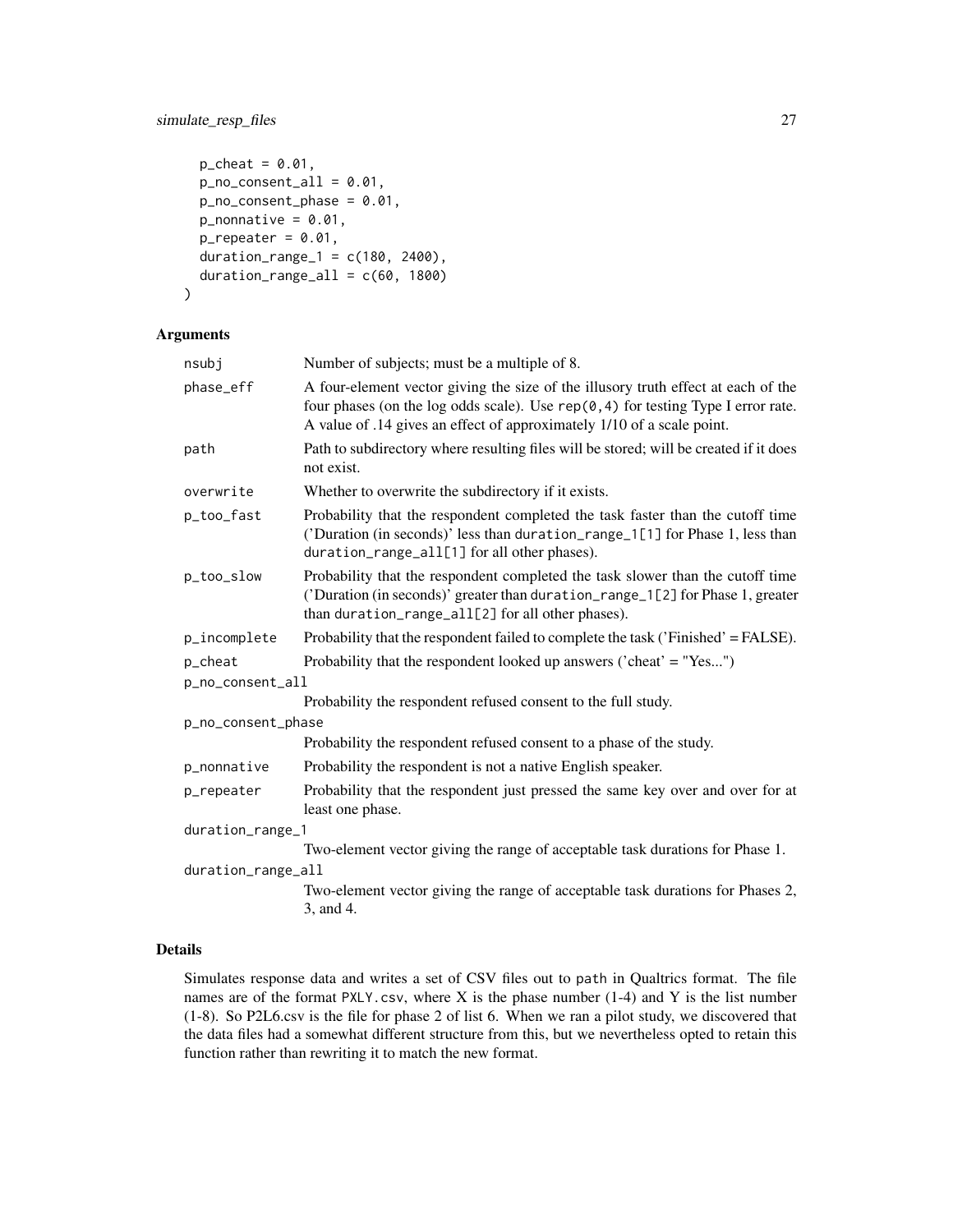### <span id="page-27-0"></span>Value

A character vector with the names of the data files.

#### Examples

```
td \leftarrow tempdir()simulate_resp_files(40, path = td, overwrite = TRUE)
dir(td) # show the response files
unlink(td, TRUE, TRUE) # cleanup
```
truthiness *truthiness: Longitudinal Study of the Illusory Truth effect*

### Description

The truthiness package provides functions and data associated with a longitudinal study of the Illusory Truth effect conducted by Henderson et al. (2020). The illusory truth effect is the observation that people rate repeated statements as more likely to be true. We tested the trajectory of the illusory truth effect by collecting truth ratings for statements repeated across four time intervals: immediately, one day, one week, and one month following initial presentation. The package contains the anonymized data for the study as well as functions for analyzing the data, running simulations, and calculating power. Further details about the project are available at https://osf.io/nvugt/ including Stage 1 of the Registered Report at the Journal of Cognition (https://osf.io/vqnx2/).

#### References

Henderson EL, Simons DJ, Barr DJ (2020). "The Trajectory of Truth: A Longitudinal Study of the Illusory Truth Effect (Stage 1 Registered Report)." *Journal of Cognition*. [https://osf.io/](https://osf.io/vqnx2/) [vqnx2/](https://osf.io/vqnx2/).

<span id="page-27-1"></span>truth\_trajectory\_data *Data from the Longitudinal Illusory Truth Study*

#### Description

A collection of four data frames representing the anonymized longitudinal data in tidy format from Henderson et al. (2020).

#### Usage

sessions

phases

cjudgments

ratings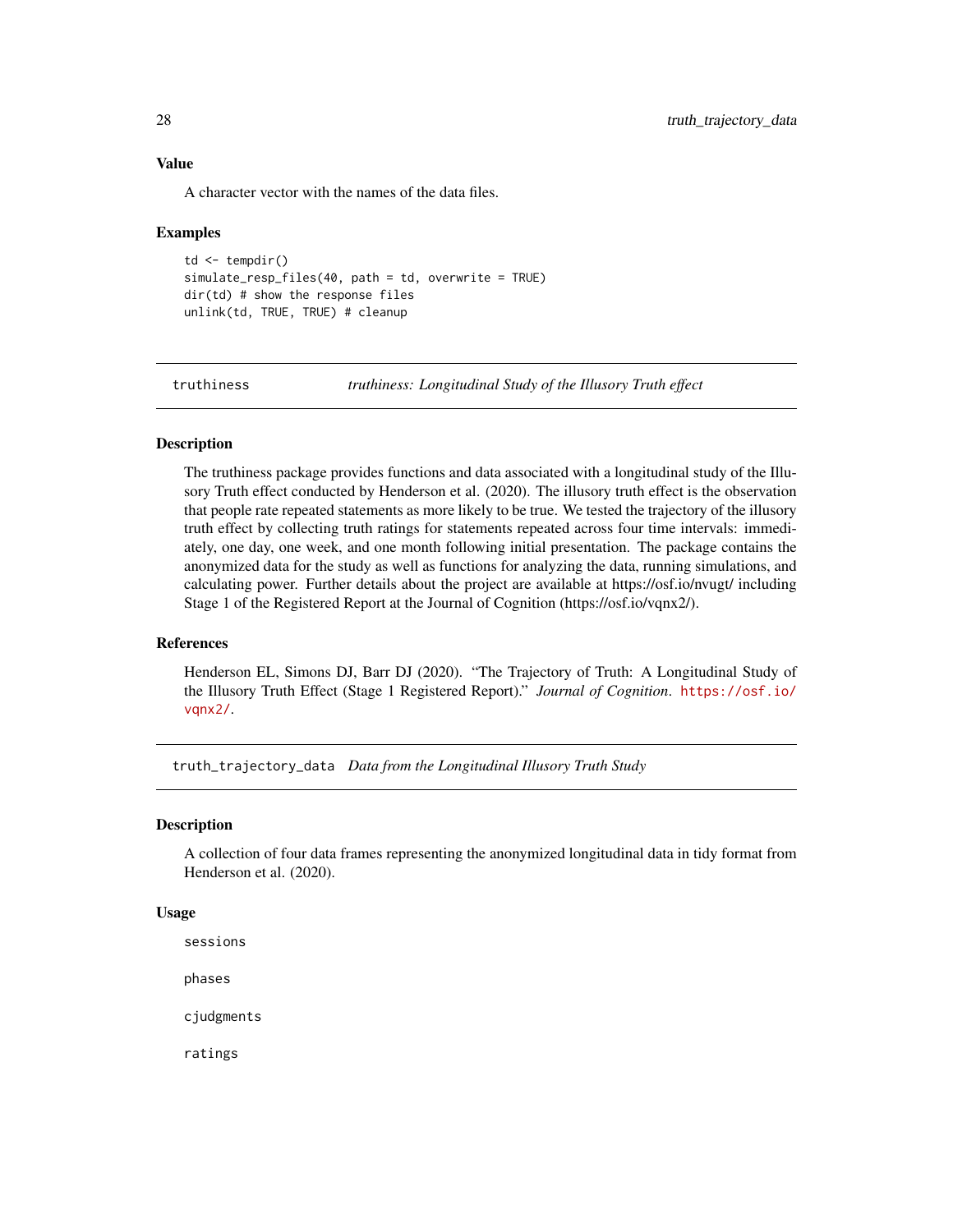#### Format

An object of class tbl\_df (inherits from tbl, data.frame) with 631 rows and 17 columns. An object of class tbl\_df (inherits from tbl, data.frame) with 2282 rows and 8 columns. An object of class tbl\_df (inherits from tbl, data.frame) with 39406 rows and 3 columns. An object of class tbl\_df (inherits from tbl, data.frame) with 72215 rows and 4 columns.

### Details

Each data frame contains a subset of the following variables:

ID Participant identifier.

list\_id Stimulus list identifier.

phase\_id Phase number (1-4).

stim\_id Stimulus identifier.

Age Age of participant in years.

Gender Gender of participant.

Nationality Nationality of participant.

NativeLang Native language of participant.

duration\_secs Duration of the phase in seconds.

category Category the participant selected for this statement.

trating Truth rating on a seven-point scale, 1=Definitely False, 7=Definitely True.

excl\_phase Phase in which participant was excluded (NA if never excluded).

excl\_reason Reason for participant exclusion.

p\_excl\_reason Reason for phase exclusion.

chk\_anydata Whether there is ratings data for at least one phase for this participant after phaselevel exclusions.

chk\_consent\_all Whether participant gave consent for all phases.

chk\_consent Whether participant gave consent for this phase.

chk\_dur\_all Whether all phase durations for this participant were within an acceptable range.

chk\_finished Whether participant completed the rating task for this phase.

chk\_native Whether participant is a native speaker of English.

chk\_nocheat Whether participant never looked up answers.

chk\_noduplicates Whether there were no duplicated sessions.

chk\_noflatline Whether the participant did not produce 'flatline' responses.

chk\_notmanex Whether the participant (or phase) is not manually excluded.

keep Logical value, whether to keep (TRUE) or exclude (FALSE) participant (or phase data); this is a boolean "and" of all of the exclusion criteria (chk\_\* variables) for that participant (or phase).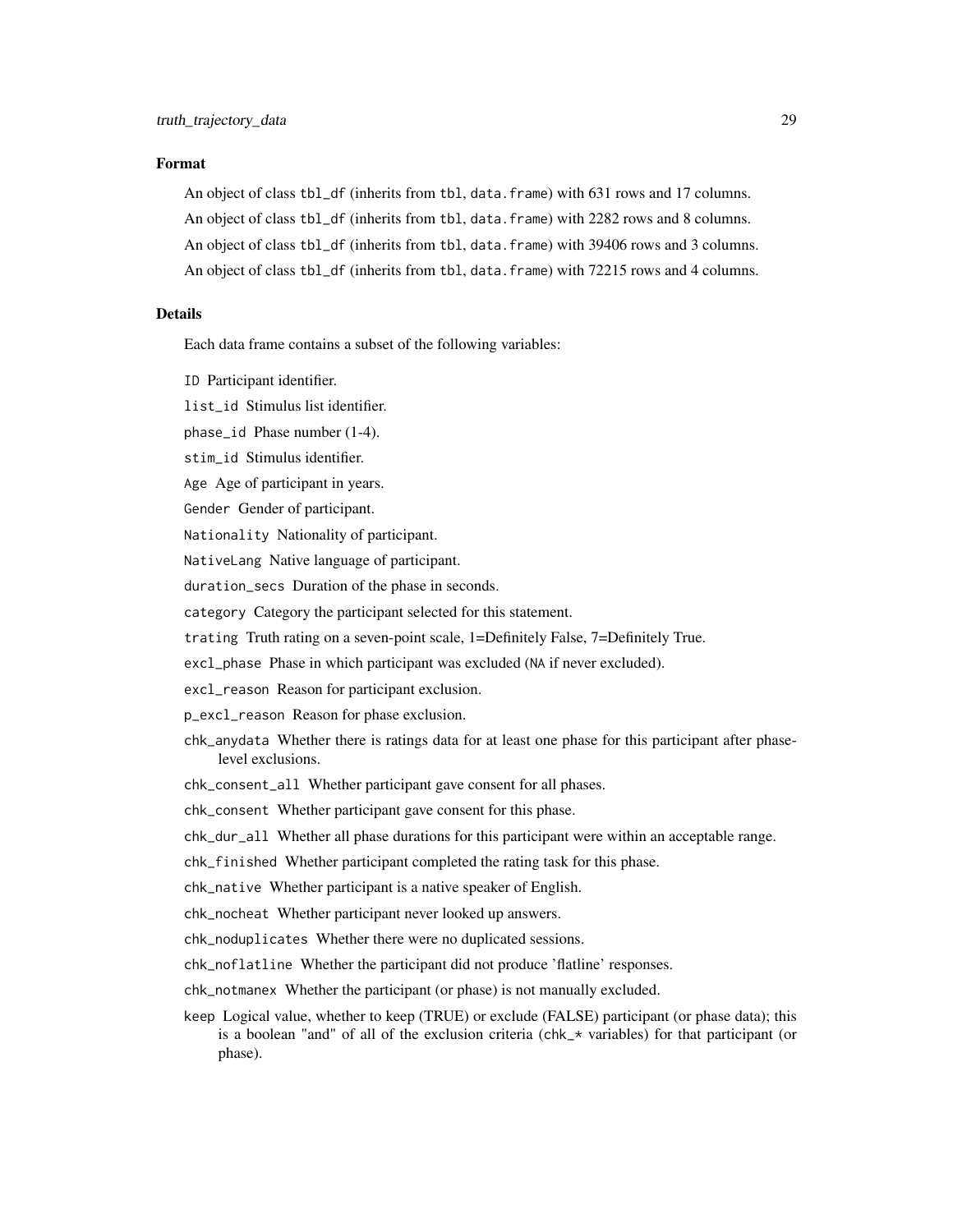The sessions data frame contains information about the 631 participants who were recruited to the study. The chk $\star$  variables are logical variables representing exclusion criteria. The variable keep is a boolean "AND" of these criteria, and thus has a value of TRUE for participants who are to be included and FALSE for those who are to be excluded.

The phases data frame contains data from the 2,282 phases that were initiated by participants. Each participant who was not excluded during data collection had the opportunity to complete up to four phases of data collection taking place (1) immediately after the exposure phase; (2) one day after exposure; (3) one week after exposure; and (4) one month after exposure. The  $\text{chk}_x$  variables in this data frame represent exclusion criteria, and keep is a boolean "AND" of those criteria along with the keep variable from the sessions table. In other words, to apply the full set of participantlevel and phase-level exclusion criteria for the study, simply include those rows in phases where keep is set to TRUE, and join this table to the others in the set; see the example below.

The cjudgments table contains 39,406 category judgments that were produced in the exposure phase (phase 1) of the study.

The ratings data frame contains 72,215 truth ratings of the stimulus statements used in the study. Ratings were on a 1-7 scale (1 = definitely false;  $7 =$  definitely true).

### References

Henderson EL, Simons DJ, Barr DJ (2020). "The Trajectory of Truth: A Longitudinal Study of the Illusory Truth Effect (Stage 1 Registered Report)." *Journal of Cognition*. [https://osf.io/](https://osf.io/vqnx2/) [vqnx2/](https://osf.io/vqnx2/).

#### Examples

```
library(dplyr)
```

```
## apply exclusions and merge with ratings data
ratings_incl <- phases %>%
 filter(keep) %>% # apply exclusions
 inner_join(sessions %>% select(ID, list_id), "ID") %>% # get list ID
 inner_join(ratings, c("ID", "phase_id"))
## look up conditions and calculate cell means
ratings_incl %>%
 inner_join(stimulus_conditions, c("list_id", "stim_id")) %>% # lookup condition
 group_by(repetition, interval) %>%
 summarize(rating_mean = mean(trating),
           rating_sd = sd(traing),
           N = n() %>%
 ungroup()
```
truth\_trajectory\_design

*Design of the Longitudinal Illusory Truth Study*

<span id="page-29-0"></span>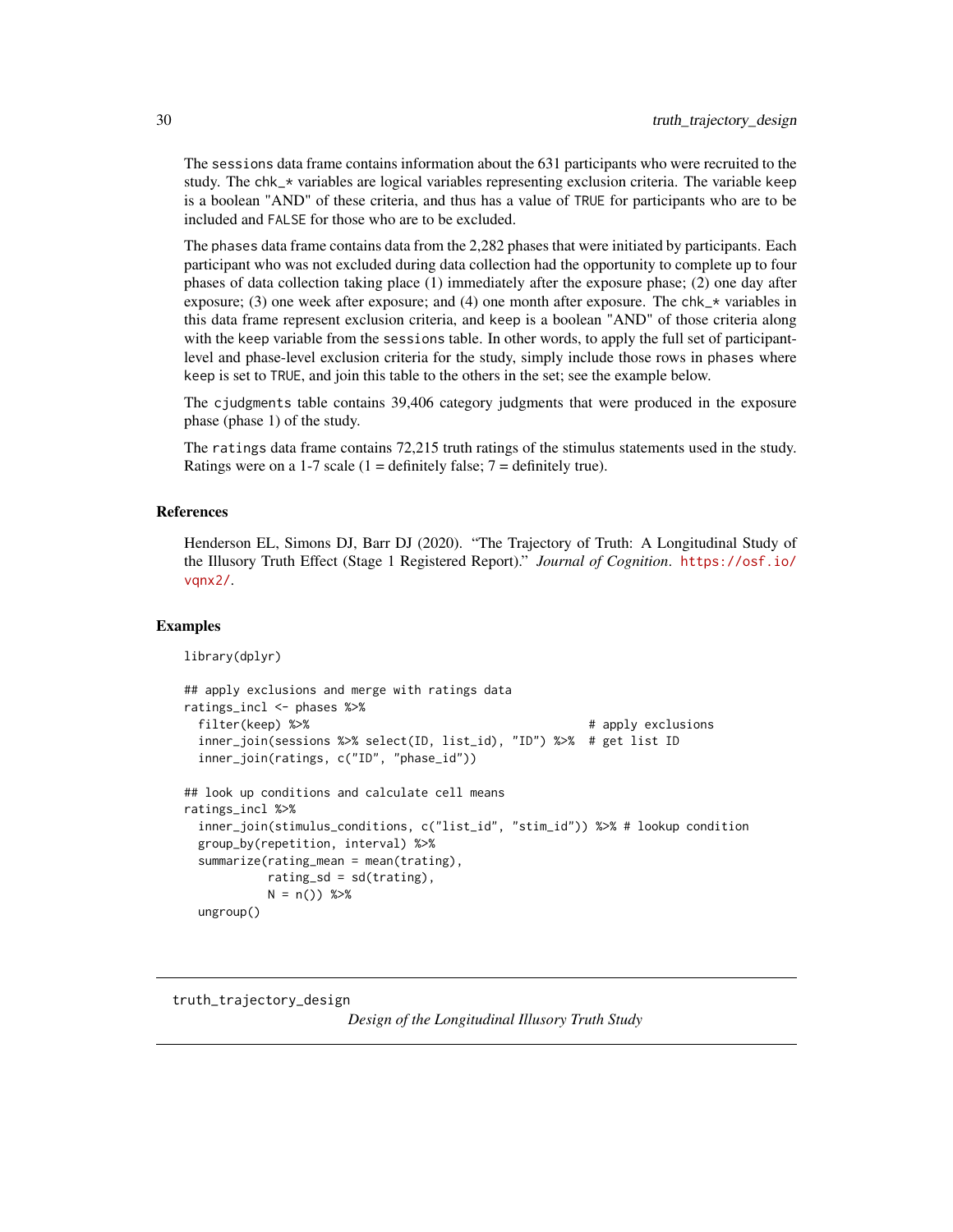A collection of four data frames in tidy format that contain information about stimuli and experimental design for Henderson et al. (2020).

#### Usage

```
stimulus_materials
```
stimulus\_categories

stimulus\_conditions

presentation\_lists

### Format

An object of class tbl\_df (inherits from tbl, data.frame) with 128 rows and 3 columns. An object of class tbl\_df (inherits from tbl, data.frame) with 170 rows and 3 columns. An object of class tbl\_df (inherits from tbl, data.frame) with 1024 rows and 4 columns. An object of class tbl\_df (inherits from tbl, data.frame) with 1536 rows and 5 columns.

#### Details

Each data frame contains a subset of the following 11 variables:

stim\_id Unique identifier of the stimulus.

statement The statement.

actual\_truth Actual truth or falsity of the statement.

choice Category number; allows for more than one correct categorization.

category Name of category.

list\_id Unique identifier of stimulus presentation list.

repetition Whether the statement was repeated or novel.

interval Interval (phase) in which the truth-rating was performed (immediate  $= 1, 1$  day  $= 2, 1$ ) week = 3, 1 month = 4).

phase\_id Phase (1-4) in which the stimulus will be presented.

task Which task the stimulus is presented in (categorize or rate truth).

task\_id Unique identifier of the task/stimulus combination.

The stimulus\_materials data frame lists all 128 trivia statements used in the study. These statements were adapted from Nadarevic and Erdfelder (2014) and De Keersmaecker et al. (2020), who in turn adapted their materials from those original compiled by Unkelbach and Rom (2017). Each stimulus is given a unique identifier, stim\_id, that appears across related tables.

The stimulus\_categories data frame gives information about which category each stimulus statement belongs to. Note that each statement can belong to more than one category simultaneously.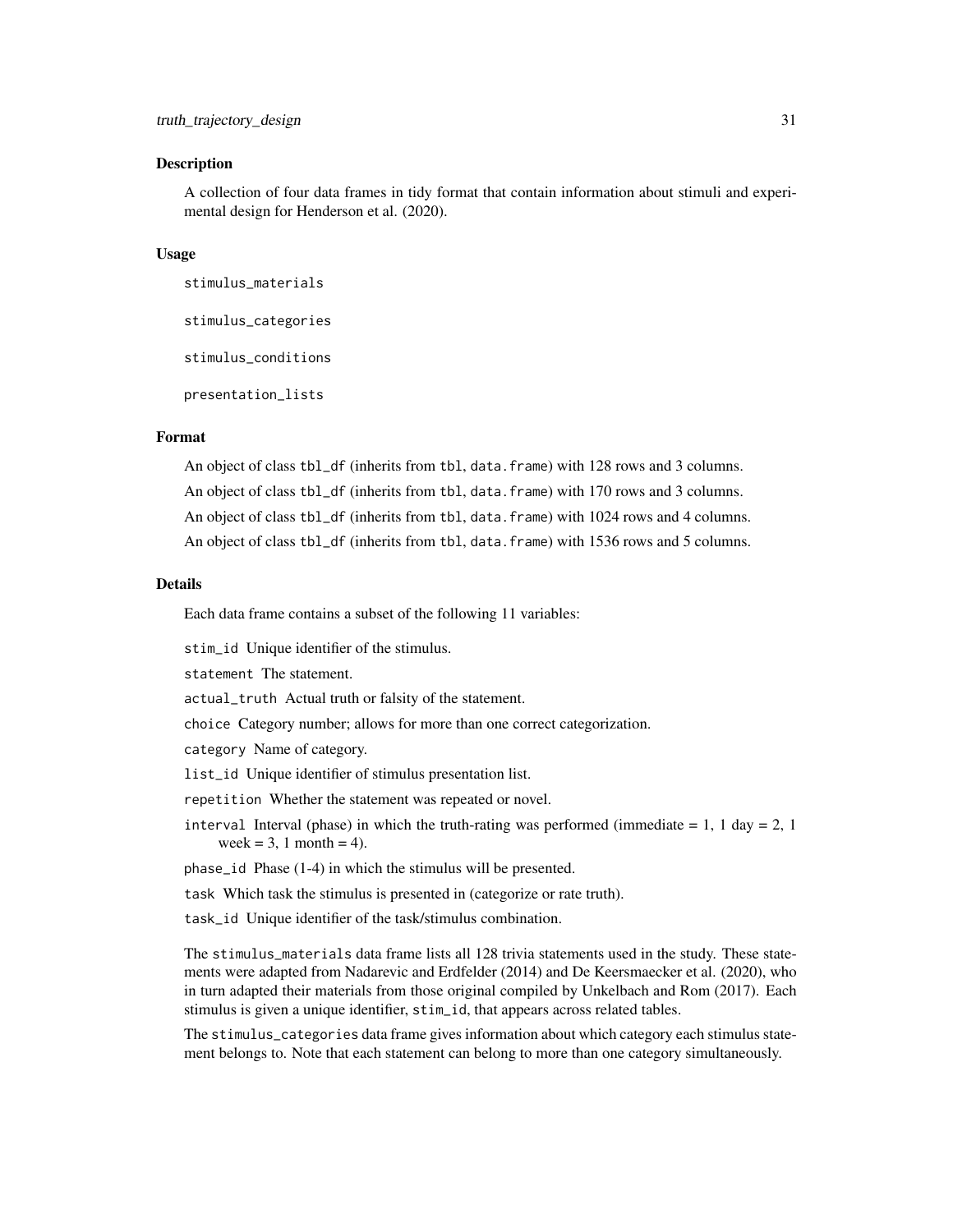<span id="page-31-0"></span>The stimulus\_conditions data frame provides a 'lookup' table that associates each stimulus (stim\_id) from each presentation list (list\_id) with its experimental conditions (repetition, and interval).

There were eight separate presentation lists used in the study for counterbalancing purposes. These lists are provided in the presentation\_lists data frame.

#### References

De Keersmaecker J, Dunning D, Pennycook G, Rand DG, Sanchez C, Unkelbach C, Roets A (2020). "Investigating the robustness of the illusory truth effect across individual differences in cognitive ability, need for cognitive closure, and cognitive style." *Personality and Social Psychology Bulletin*, 46(2), 204–215.

Henderson EL, Simons DJ, Barr DJ (2020). "The Trajectory of Truth: A Longitudinal Study of the Illusory Truth Effect (Stage 1 Registered Report)." *Journal of Cognition*. [https://osf.io/](https://osf.io/vqnx2/) vanx2/.

Nadarevic L, Erdfelder E (2014). "Initial judgment task and delay of the final validity-rating task moderate the truth effect." *Consciousness and Cognition*, 23, 74–84.

Unkelbach C, Rom SC (2017). "A referential theory of the repetition-induced truth effect." *Cognition*, 160, 110–126.

truth\_trajectory\_models

*Fitted Models from the Longitudinal Illusory Truth Study*

### Description

Fitted models from the pre-registered analysis of Henderson et al. (2020), which have been stored as an objects in the package because the fitting process is too slow to allow them to be re-created when needed.

#### Usage

```
truth_trajectory_models
```
#### Format

This object is a named list with six elements, with each element representing a fitted model object of class "[clmm](#page-0-0)", resulting from a call to the clmm function. The named elements are:

- main\_base Base model for testing the main effect; model formula is mod1  $\leq$ -T  $\leq$  R + I1 + I2 + I3  $+ R: I1 + R: I2 + R: I3 + (R | subj_id) + (R | stim_id).$
- main\_comp Comparison model for testing the main effect; model formula identical to main\_base except the fixed effect R has been excluded.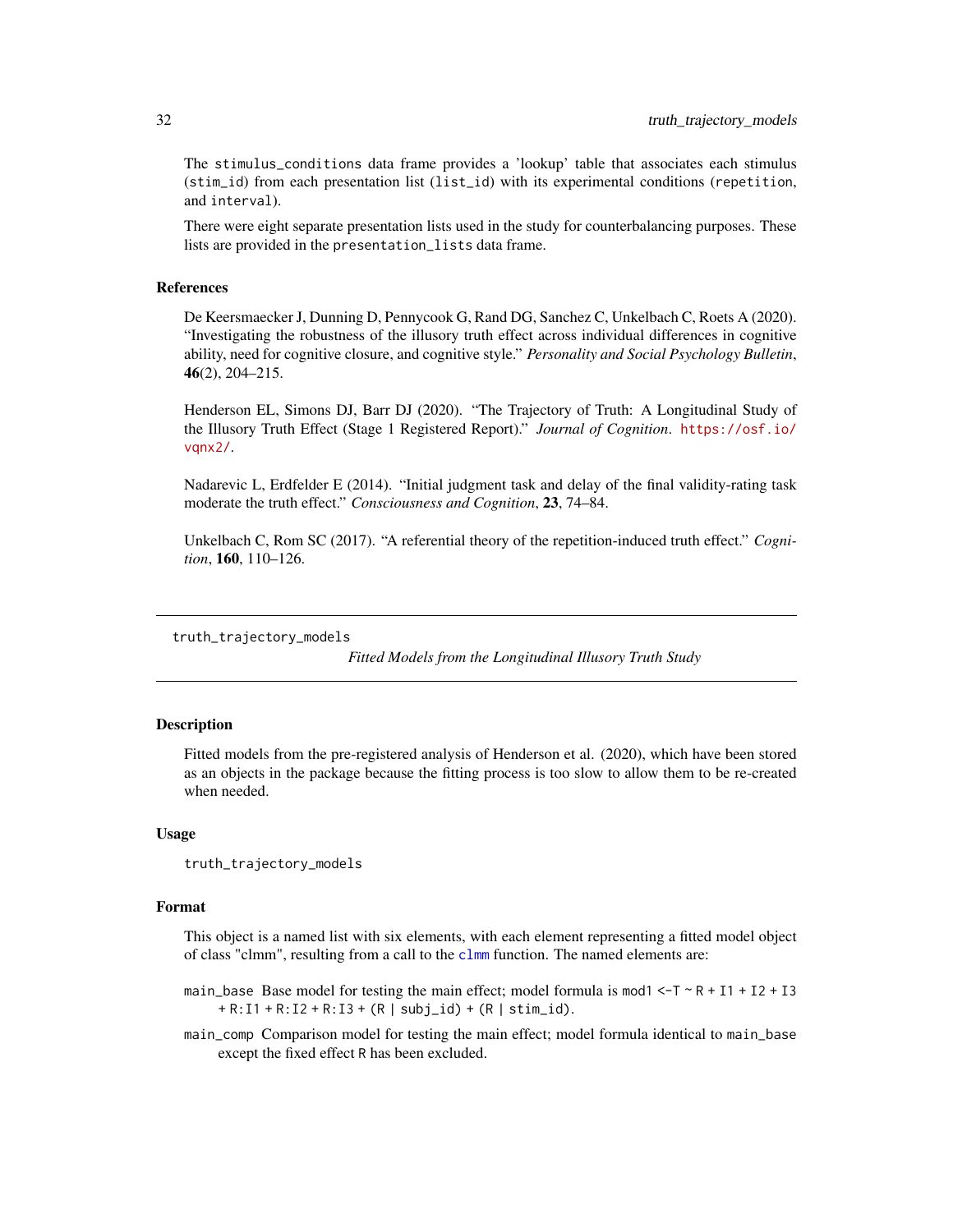- <span id="page-32-0"></span>ix\_base Base model for testing the repetition-by-interval interaction; Model formula is mod3 <-T  $\sim$  $R + I1 + I2 + I3 + R$ :  $I1 + R$ :  $I2 + R$ :  $I3 + (R$ :  $I1 + R$ :  $I2 + R$ :  $I3$  | subj\_id) +  $(R$ :  $I1 + R$ :  $I2 + R$ :  $I3$ | stim\_id).
- ix\_comp Comparison model for testing the interaction; Model formula is identical to ix\_base except for exclusion of the fixed effects terms R:I1, R:I2, and R:I3.
- ix2 Same as ix\_base except predictors included as factors rather than numerical predictors to enable use of functions from the emmeans package (for equivalence and follow-up tests).
- main2 Same as main\_base except predictors included as factors rather than numerical predictors to enable use of functions from the emmeans package (for equivalence and follow-up tests).

#### Examples

library(ordinal)

```
## print model information
summary(truth_trajectory_models$ix_base)
```

```
## likelihood ratio test, testing repetition-by-interval interaction
anova(truth_trajectory_models$ix_base,
     truth_trajectory_models$ix_comp)
```
validate\_filenames *Validate Simulated Data Filenames*

### **Description**

Make sure all the files needed for the analysis are present in a directory containing simulated data.

#### Usage

```
validate_filenames(path)
```
#### Arguments

path Path to the files.

### Details

Output files from the study must match the pattern PXLY.csv where X is phase number (1-4) and Y is list number (1-8).

#### Value

TRUE, if files in the directory path have names in the expected format; otherwise, an error is thrown.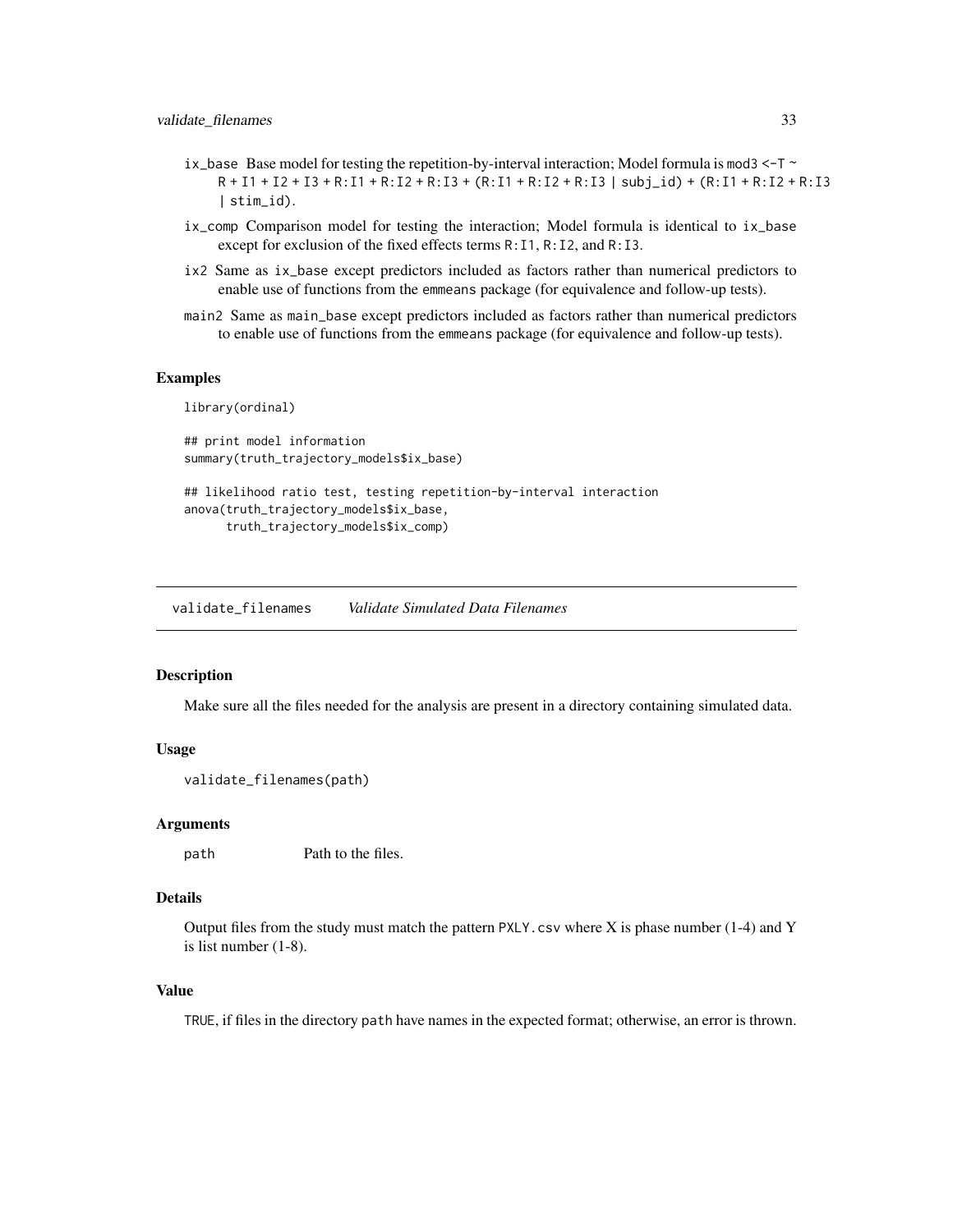<span id="page-33-0"></span>Check whether the data in subdir is simulated data and generate a warning to include in an R Markdown document.

### Usage

warn(subdir)

### Arguments

subdir Subdirectory with the anonymized data.

### Value

A character vector containing a warning about simulated data, which is wrapped in HTML <div> tags for inclusion in the HTML document output by [preprocess\\_simulated](#page-18-1).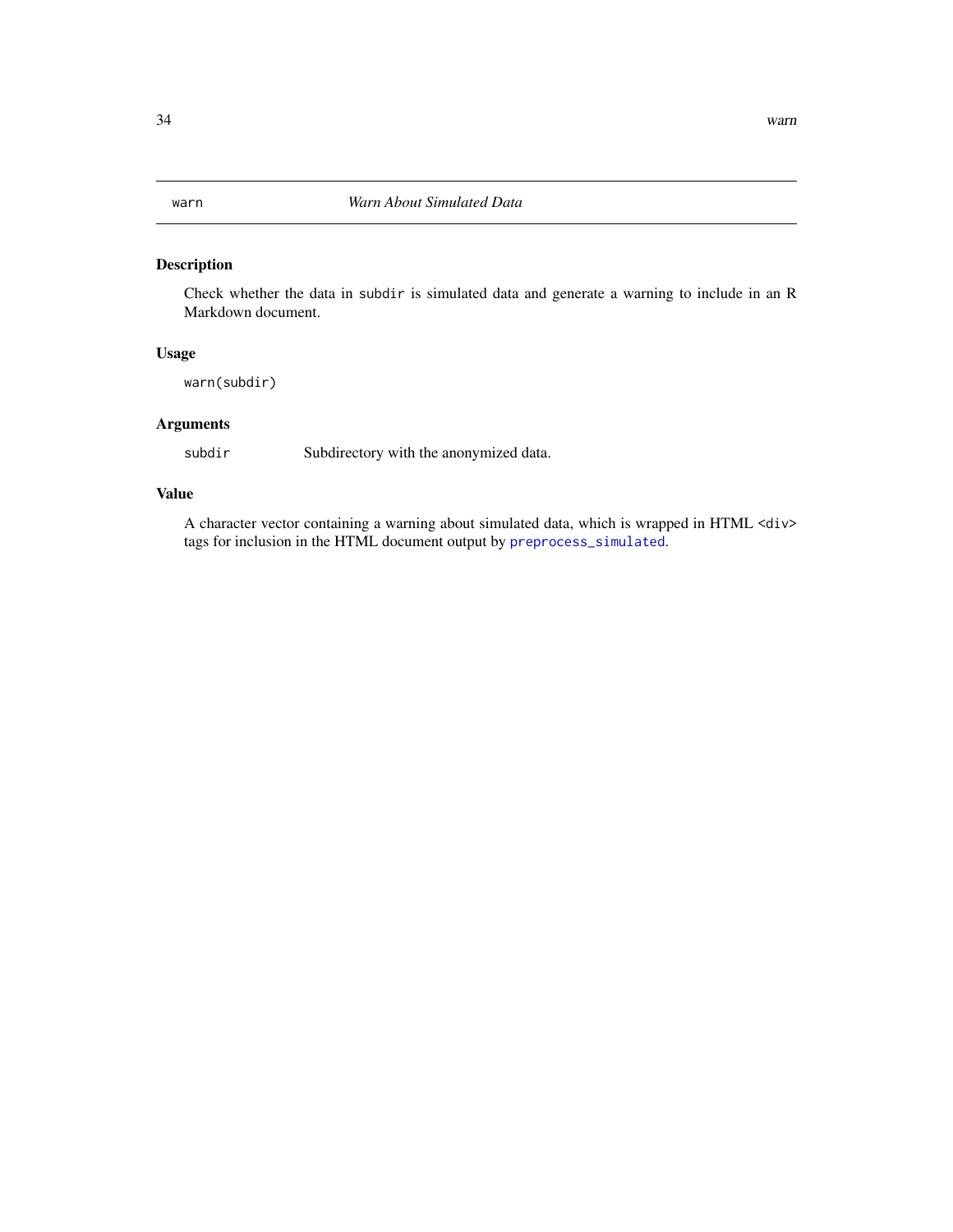# <span id="page-34-0"></span>**Index**

∗ datasets clmm\_maximal, [5](#page-4-0) NE\_exp1, [15](#page-14-0) NE\_items, [16](#page-15-0) truth\_trajectory\_data, [28](#page-27-0) truth\_trajectory\_design, [30](#page-29-0) truth\_trajectory\_models, [32](#page-31-0) allsimp.emmc, [3](#page-2-0) alpha\_6\_to\_7, [4](#page-3-0) check\_fake, [4](#page-3-0) cjudgments *(*truth\_trajectory\_data*)*, [28](#page-27-0) clmm, *[5](#page-4-0)*, *[32](#page-31-0)* clmm\_maximal, [5,](#page-4-0) *[13](#page-12-0)* codebook, [5,](#page-4-0) *[20](#page-19-0)* derive\_fixed, [6](#page-5-0) draft, *[20,](#page-19-0) [21](#page-20-0)* emmeans, *[3](#page-2-0)* equivtest, [6](#page-5-0) eta2resp, [7](#page-6-0) fit\_clmm, [8,](#page-7-0) *[17,](#page-16-0) [18](#page-17-0)* fit\_lmem, [9,](#page-8-0) *[17,](#page-16-0) [18](#page-17-0)* flag\_fake, [11](#page-10-0) gen\_data, *[8](#page-7-0)[–10](#page-9-0)*, [11,](#page-10-0) *[17,](#page-16-0) [18](#page-17-0)*, *[25](#page-24-0)* get\_model\_data, [13](#page-12-0) import\_cjudgments *(*preprocess*)*, [19](#page-18-0) import\_cjudgments\_simulated *(*preprocess*)*, [19](#page-18-0) import\_phase\_info *(*preprocess*)*, [19](#page-18-0) import\_phase\_info\_simulated *(*preprocess*)*, [19](#page-18-0) import\_sessions *(*preprocess*)*, [19](#page-18-0) import\_sessions\_simulated *(*preprocess*)*, [19](#page-18-0) import\_tratings *(*preprocess*)*, [19](#page-18-0)

import\_tratings\_simulated *(*preprocess*)*, [19](#page-18-0) lmer, *[10](#page-9-0)* locate\_data\_files, [14](#page-13-0) NE\_exp1, *[5](#page-4-0)*, *[13](#page-12-0)*, [15](#page-14-0) NE\_items, [16](#page-15-0) normalize\_path, [16](#page-15-0) phases *(*truth\_trajectory\_data*)*, [28](#page-27-0) power\_equiv, [17](#page-16-0) power\_sim, *[9,](#page-8-0) [10](#page-9-0)*, [18](#page-17-0) preprocess, [19](#page-18-0) preprocess\_simulated, *[34](#page-33-0)* preprocess\_simulated *(*preprocess*)*, [19](#page-18-0) presentation\_lists *(*truth\_trajectory\_design*)*, [30](#page-29-0) ratings *(*truth\_trajectory\_data*)*, [28](#page-27-0) read\_cjudgments *(*preprocess*)*, [19](#page-18-0) read\_cjudgments\_simulated *(*preprocess*)*, [19](#page-18-0) read\_sessions *(*preprocess*)*, [19](#page-18-0) read\_sessions\_simulated *(*preprocess*)*, [19](#page-18-0) read\_tratings *(*preprocess*)*, [19](#page-18-0) read\_tratings\_simulated *(*preprocess*)*, [19](#page-18-0) reproduce\_analysis, *[20](#page-19-0)*, [22](#page-21-0) reproduce\_analysis\_sim, *[23](#page-22-0)*, [23](#page-22-0) run\_equiv, [25](#page-24-0) sessions *(*truth\_trajectory\_data*)*, [28](#page-27-0) simulate\_category\_guess, [26](#page-25-0) simulate\_resp\_files, *[24](#page-23-0)*, [26](#page-25-0) stimulus\_categories *(*truth\_trajectory\_design*)*, [30](#page-29-0) stimulus\_conditions *(*truth\_trajectory\_design*)*, [30](#page-29-0) stimulus\_materials

*(*truth\_trajectory\_design*)*, [30](#page-29-0)